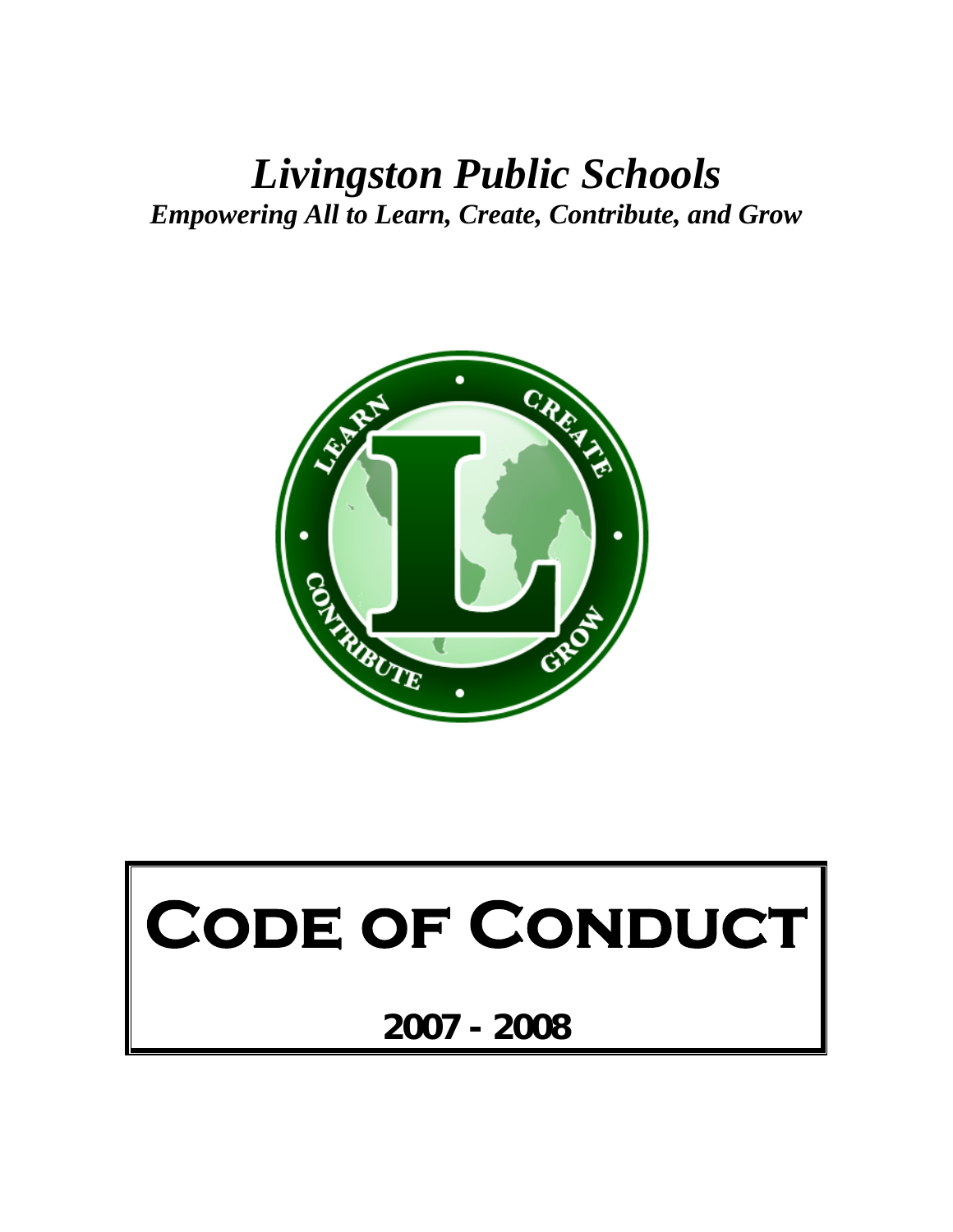# **TABLE OF CONTENTS**

| $\mathbf{I}$ .                           | <b>Superintendent's Message</b>                    | 3  |
|------------------------------------------|----------------------------------------------------|----|
|                                          | Philosophy                                         | 4  |
|                                          | II. Expectations                                   | 5  |
|                                          | <b>Rules and Responsibilities</b>                  | 7  |
|                                          | <b>Other Learning Environments</b>                 | 14 |
|                                          | <b>Bullying</b>                                    | 16 |
|                                          | Sex Discrimination & Sexual Harassment of Students | 18 |
|                                          | <b>Student Dress Code</b>                          | 19 |
|                                          | <b>School Bus Rules</b>                            | 20 |
|                                          | <b>Prohibited Substances</b>                       | 23 |
|                                          | <b>Weapons and Other Prohibited Objects</b>        | 24 |
| III. Corrective Measures                 |                                                    |    |
|                                          | <b>School Conference</b>                           | 29 |
|                                          | <b>Suspension Procedures</b>                       | 30 |
|                                          | <b>Expulsion Procedures</b>                        | 33 |
|                                          | <b>Appeal Procedure</b>                            | 34 |
|                                          | <b>Attendance Procedure</b>                        | 34 |
| IV. Discipline Code-Summary              |                                                    |    |
| 37<br>Acknowledgement to Sign and Return |                                                    |    |

天美 Code of Conduct 天美 1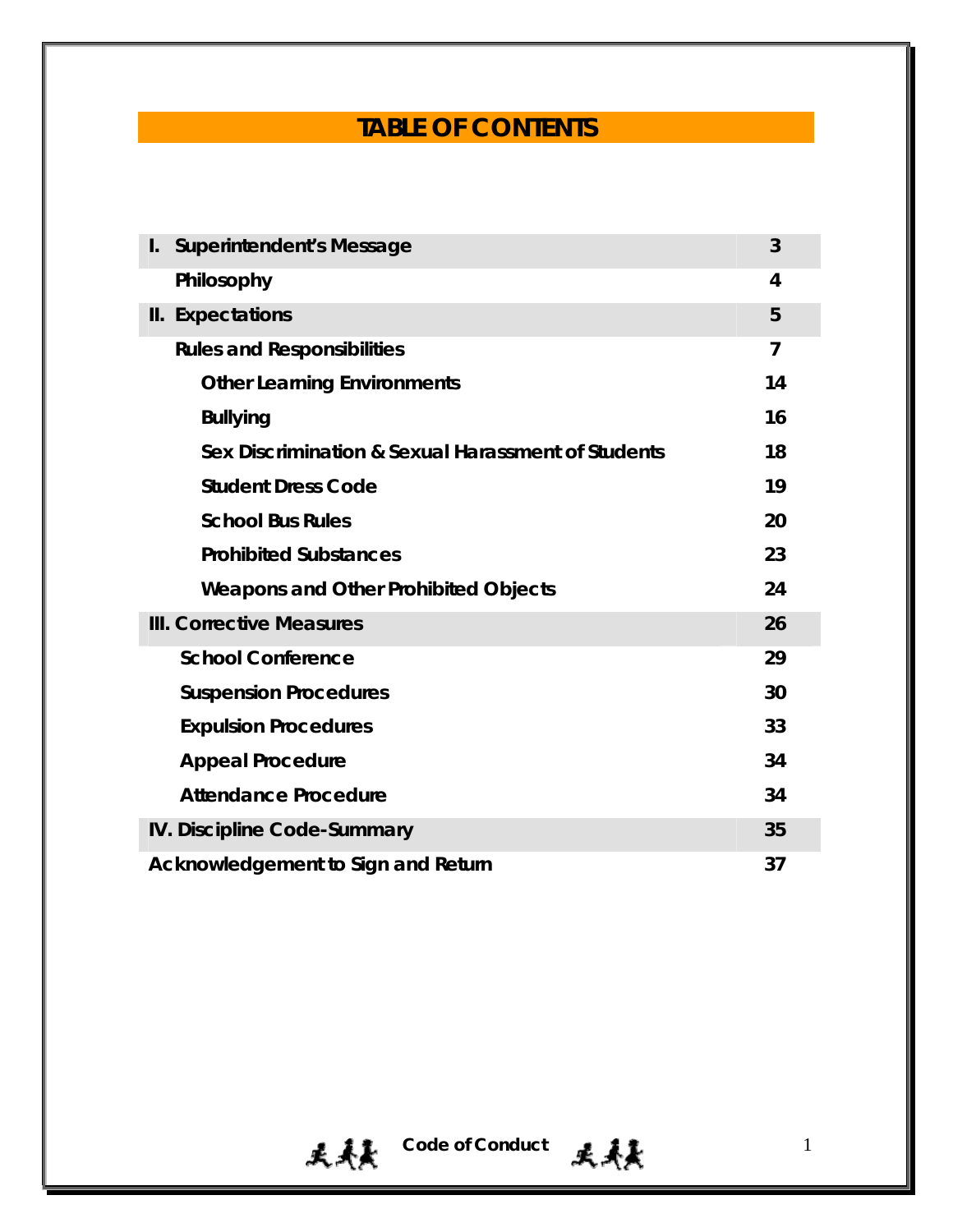# **Livingston Public Schools**

11 Foxcroft Drive Livingston, NJ 07039 (973) 535-8000 www.livingston.org

### **CENTRAL OFFICE ADMINISTRATION**

Dr. Brad Draeger Superintendent

Mr. Patrick Keenoy Assistant Superintendent of Student Services and Instruction

Dr. Susan Paynter Assistant Superintendent of Curriculum and Instruction

> Mr. Steve Robinson Business Administrator/Board Secretary

> > Mrs. Susan Burman Manager of Human Resources

### **BOARD OF EDUCATION**

Mr. Antonio Calcado President Mr. Charles Granata Vice-President

……………………………………………………………….

Mrs. Bonnie Granatir Mrs. Sheri Goldberg Mr. Stan Graboski

Natalie Agajanov (Student Representative)



天美 Code of Conduct 天美美 2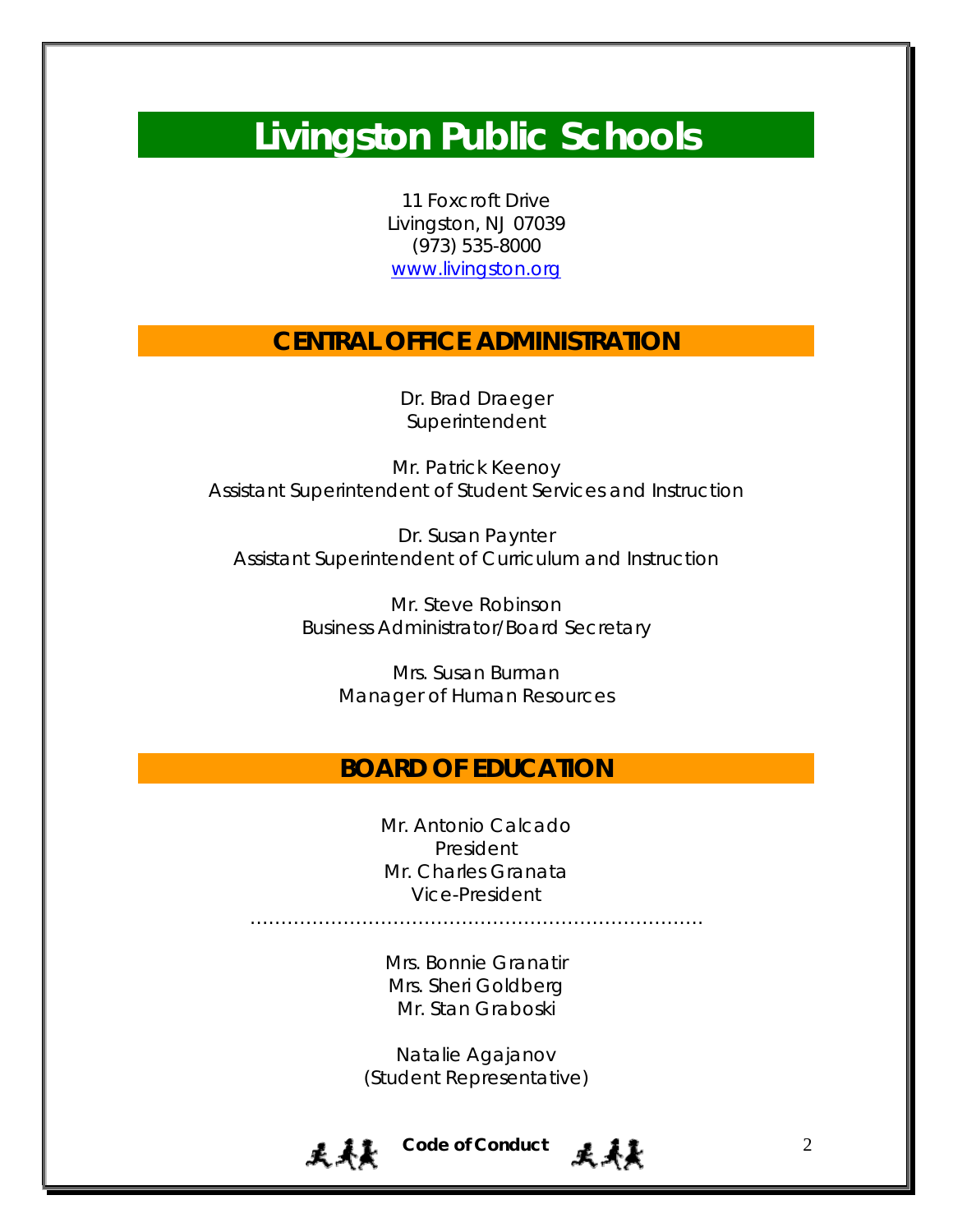#### **Superintendent's Message**

#### **Dear Parents and Students of the Livingston Public Schools:**

The Livingston Board of Education (LBOE) is committed to providing a safe and secure learning environment for students and working environment for staff. We believe that appropriate behaviors and positive character must be modeled and maintained by our staff and students in order to have safe and orderly schools.

To help students, parents, and staff understand expectations for acceptable conduct on school property, the LBOE established a task force to develop a Livingston Code of Conduct. The Livingston Code of Conduct was reviewed by principals, administrators, teachers, parents, students, and community members, and was formally adopted by the LBOE.

Every student and parent will receive a copy of the handbook at the beginning of the school year or at the time a student is enrolled. Principals will be required to review the document with their faculty and students at the beginning of each school year. School personnel will take appropriate disciplinary action for violation of the Livingston Code of Conduct.

It is our collective responsibility to ensure that our staff and students are treated with fairness, respect, and civility. Your support is needed to reinforce the expectations of good behavior as outlined in the Livingston Code of Conduct. Please contact your student's principal if you have any questions regarding this document.

Dr. Brad Draeger Superintendent of Schools

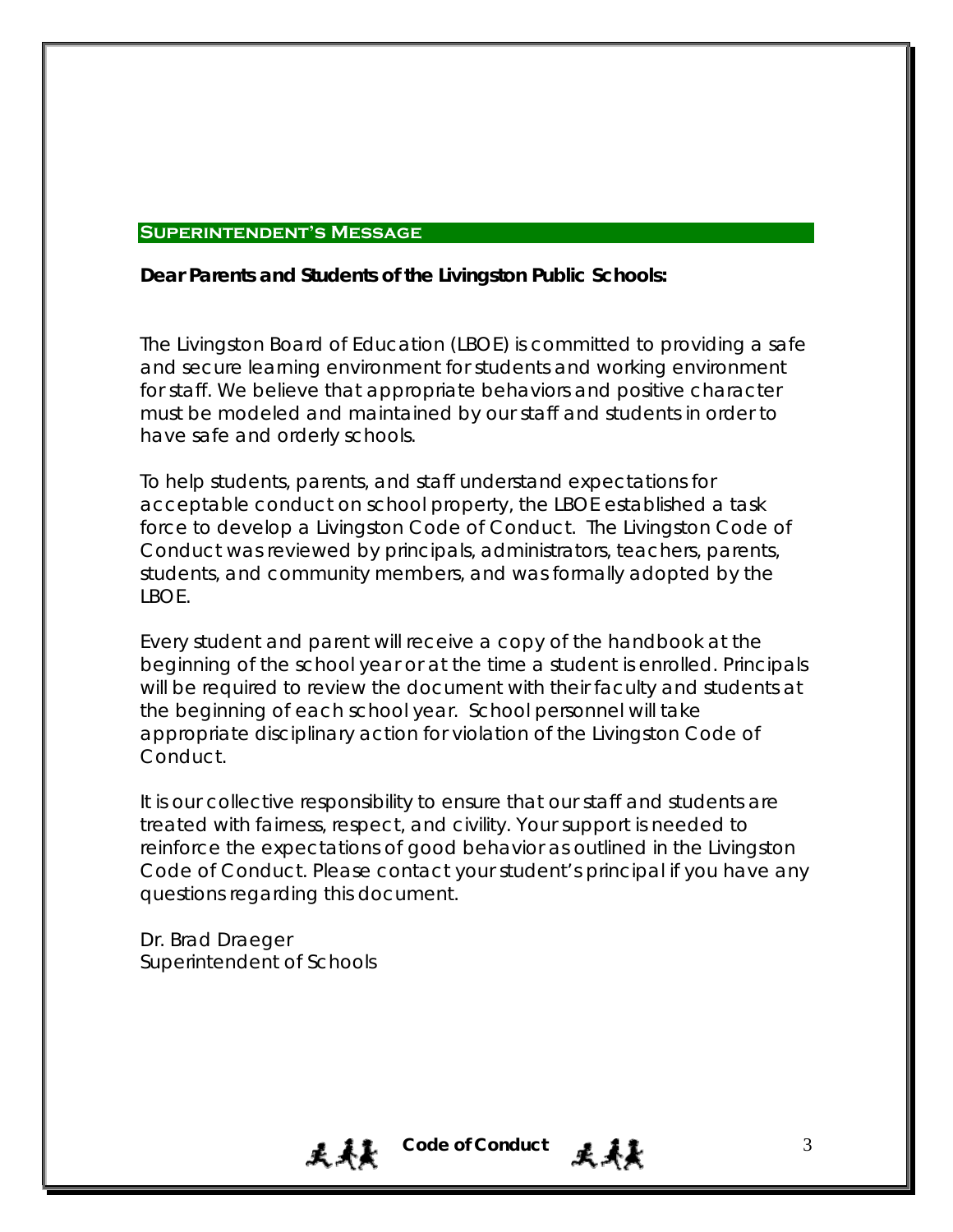### **PHILOSOPHY**

It is the philosophy of the Livingston Public Schools that students should commit themselves to learning and to the development of their unique potential. Students should understand that their attitudes and actions affect the learning of both their classmates and themselves.

A critical part of maintaining a positive school community environment is developing our students' understanding of their role in maintaining an atmosphere that supports the health, safety, and welfare of everyone. We expect our students to be respectful, courteous, and responsible, and to take pride in themselves and the school. They should accept responsibility for helping to create and maintain a positive learning environment. With the support and assistance of school staff, parents and legal guardians, all students can contribute to the effectiveness of the schools and the value of their education.

This Code of Conduct extends beyond the classroom into the halls, the cafeteria, at assemblies and school functions, and while traveling by school bus to and from school and school activities. All students, commensurate with their age, are expected to follow the Code of Conduct.

The Code of Conduct will be implemented in all schools and related events and it should be understood that the spirit of the document will be maintained and enforced.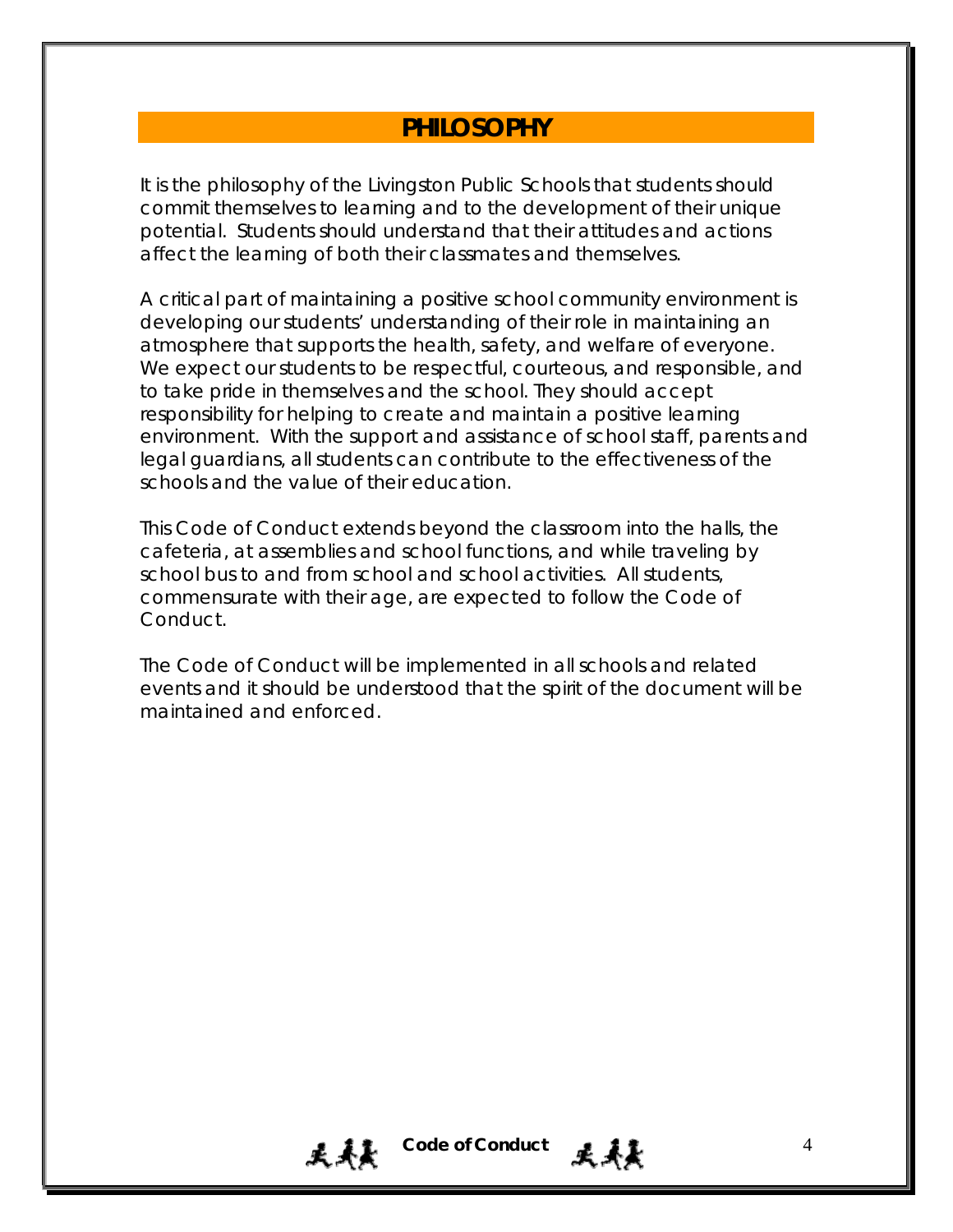# **EXPECTATIONS**

### **Students are expected to:**

- Be on time for school and classes.
- Be prepared for classes; e.g. books on hand, homework in on time, studying, completing assignments, active participation.
- **Take responsibility for their own behavior, realizing there are always** options and consequences for their choices.
- Respect themselves, teachers, staff, school property and the personal property of their classmates.
- Respect one another's differences and resolve interpersonal conflicts using discussion, peer mediation, or assistance from school personnel.
- **Demonstrate personal academic and social responsibility in their** interaction with everyone.
- Contribute to the creation and maintenance of an environment in their interaction with everyone.
- **Commit themselves to constant personal growth and improvement.**
- **Contribute to the life of the school through active participation.**
- **Promote the health, safety and welfare of the entire Livingston** community by demonstrating positive behavior patterns in accord with the Code of Conduct.
- Use appropriate language and show common courtesy in school, on the way to and from school, and at school functions.
- Follow all directions the first time they are given.
- Dress in an appropriate and safe fashion.

### **The faculty and staff are expected to:**

- **Establish and maintain a positive, safe, orderly and non-threatening** learning environment.
- Be good role models by: dressing in a professional manner, being courteous and respectful to all, using appropriate language, and being sensitive to individual needs.
- Follow and support school rules.
- **Treat individual students fairly and consistently.**
- **Communicate student progress and behavior to students, parents and** staff in a timely, consistent and effective manner.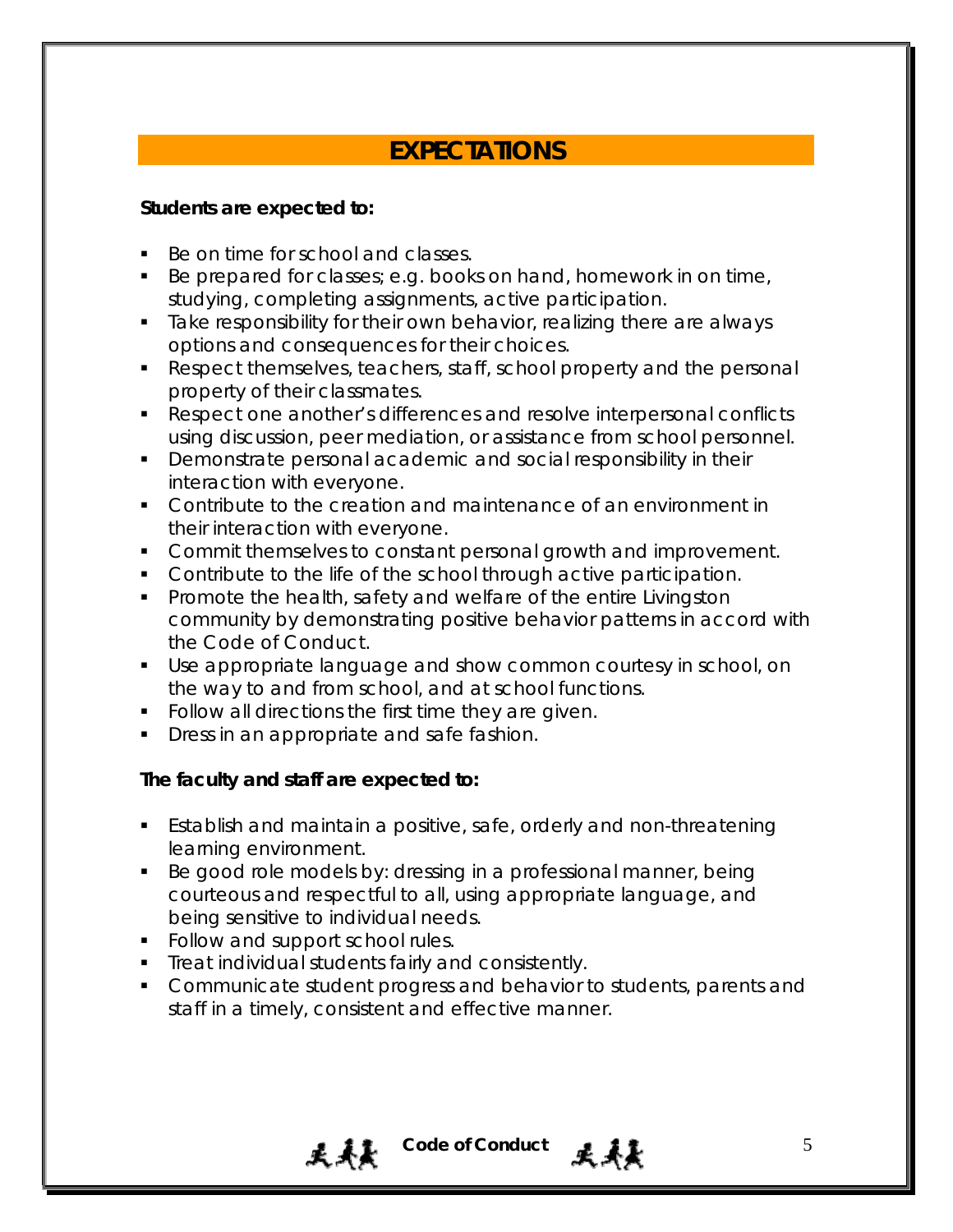### **Parents are expected to:**

- Be supportive of the staff's authority and responsibility to maintain a positive, productive, safe, orderly and non-threatening learning environment.
- Be good role models by demonstrating common courtesy, using appropriate language, being sensitive to individual needs and being respectful to all.
- **Provide space, time and necessary supervision in which their child can** study and complete assignments.
- Be responsible for property lost or damaged by their child.
- **Ensure that their child attends school punctually and regularly.**
- Respect and follow the traffic, parking and safety rules at all schools.
- Respect and follow the visitor policy at all schools.

### **Students can expect:**

- To be treated with courtesy, respect, honesty and fairness.
- **To learn in a safe, orderly, supportive environment.**
- **That the school faculty and staff will monitor their behavior.**
- That there will be consequences for violations of the Code of Conduct.
- That there will be appropriate reinforcement for completing academic and social obligations.

### **Parents can expect:**

- To be treated with courtesy, respect, honesty and fairness.
- A faculty and staff committed to creating a learning environment, which is productive, orderly, supportive and safe.
- Their child will be treated fairly.
- **Ongoing communication with the faculty and staff.**

### **Faculty and staff can expect:**

- To be treated with courtesy, respect, honesty and fairness.
- **To work in a safe, orderly, supportive environment.**
- The assistance, cooperation and support of students, parents, administrative staff and the board of education in the performance of their duties.
- To be treated as professionals who possess and use unique and varied teaching styles.



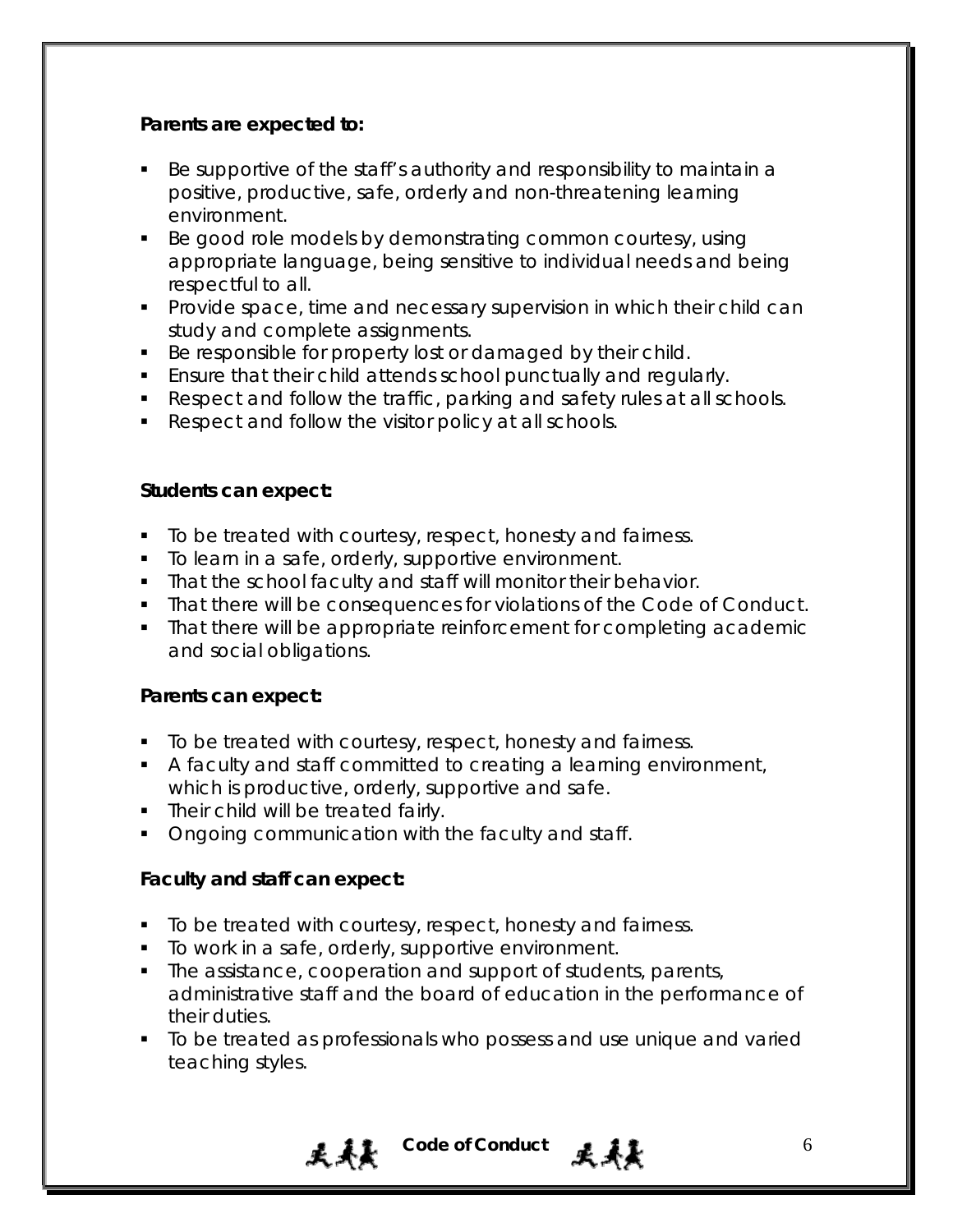# **RULES AND RESPONSIBILITIES**

# **Attendance**

### **Leaving school grounds**

 No student shall leave school grounds during the academic day without permission from the administrator/designee of the building.

### **Tardiness and/or truancy**

- **Students must report to school/class on time.**
- Absences, tardies, and/or early dismissals must have documented approval from a parent/guardian and/or school personnel.
- Students who are excessively truant, whether absent, tardy, or dismissed early, are subject to attendance proceedings.

### **Class Preparation**

All students will come to class prepared to participate in all activities.

## **Aggression/ Violence/ Safety**

### **Threat to property**

 No student shall threaten or attempt to do damage to the school building, staff or student property. A threat will be considered any expression of intent to cause harm, injury or damage to school property or to other persons on school property, at school sponsored activities, or on school buses. This expression includes verbal, written and electronic forms.

### **Assault and battery**

 No student shall threaten or attempt to use force upon another student or staff member.

### **Bullying**

 No student shall take action which causes the physical, verbal, or emotional abuse of another. Bullying may include, but is not limited to, taunts, gestures, threats, insults, gossip, humiliation, teasing, pushing, tripping, and hitting will all be considered forms of bullying.

### **Conduct dangerous to the physical well-being of others**

■ No student, through their direct or indirect actions, shall place other students or staff in danger of physical harm.

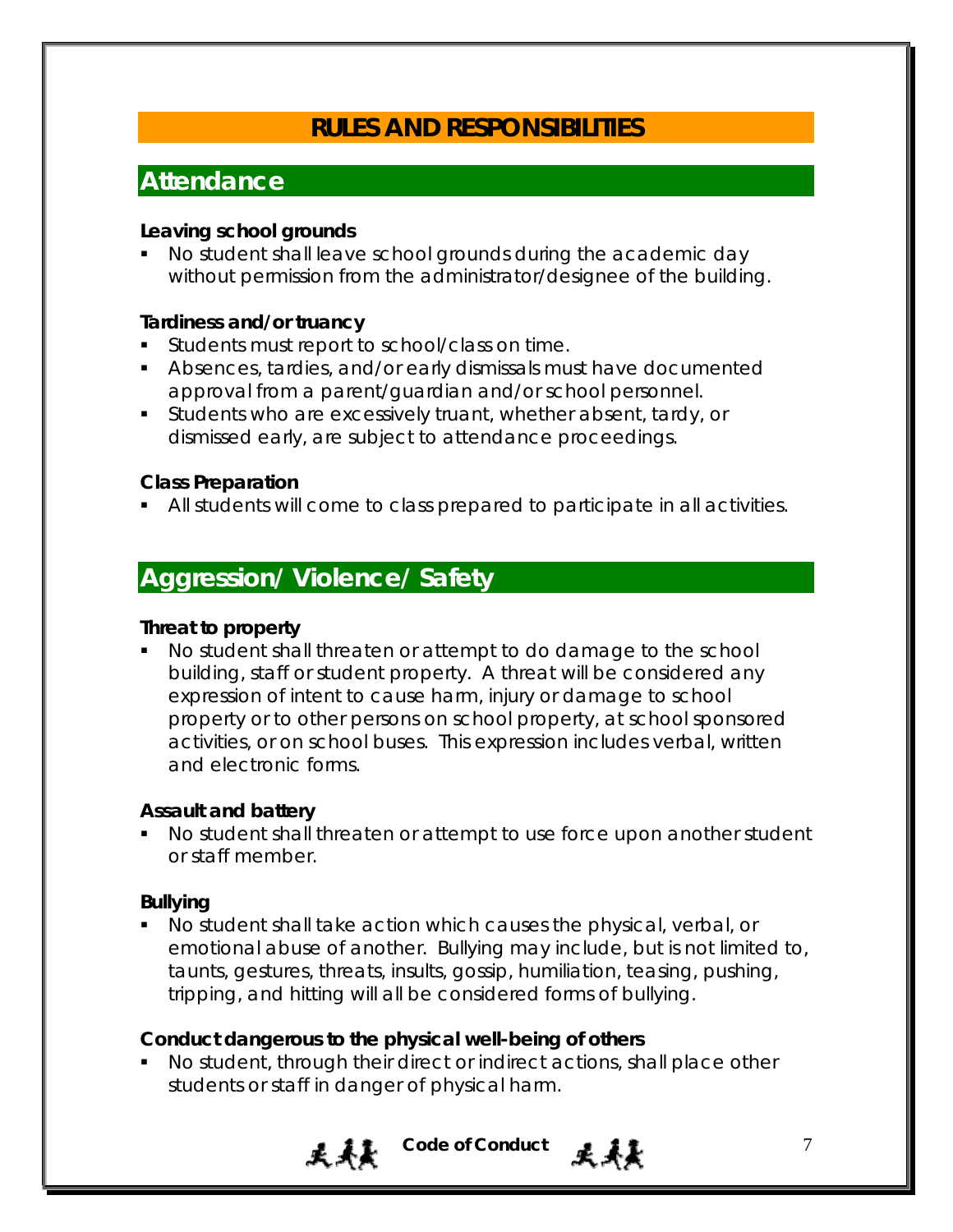### **Cult, occult and ritualistic activities**

 Cult, occult, and associated ritualistic activities, including recruitment of members, will not be tolerated.

### **Fighting**

Fighting is prohibited.

### **Gang activity**

Gang activity, recruitment and expressions of gang membership will not be tolerated.

### **Group assault**

• All forms of group assault on school grounds, school buses, or during school related activities is strictly prohibited. Group assault shall be considered actions by two or more students with the intent to do harm to persons, property or the school environment.

### **Hazing**

 Students shall not engage in behavior that recklessly or intentionally endangers the health or safety of others or inflicts bodily injury on a student in connection with an initiation, affiliation or admission into athletic team, club, group organization, or student body.

### **Physical or verbal assault**

• The threat of a verbal or physical attack (assault) and the use of force upon a person are prohibited.

### **Possession/control and use of communication devices**

Cellular phones and other wireless communication devices are allowed on school grounds, but these devices may *not* be visible and must be turned off prior to entering the school and remain off during the school day.

- Cellular phones may be used in emergency situations as deemed appropriate by the staff member in charge.
- **Camera-equipped cellular phones or similar devices may not be used** by students as cameras within the school buildings or on school buses.

### **Possession of laser pointer/devices**

**Students may not have laser pointers or other laser devices at school,** on school buses, or at school-related activities without the permission of a school administrator or faculty member.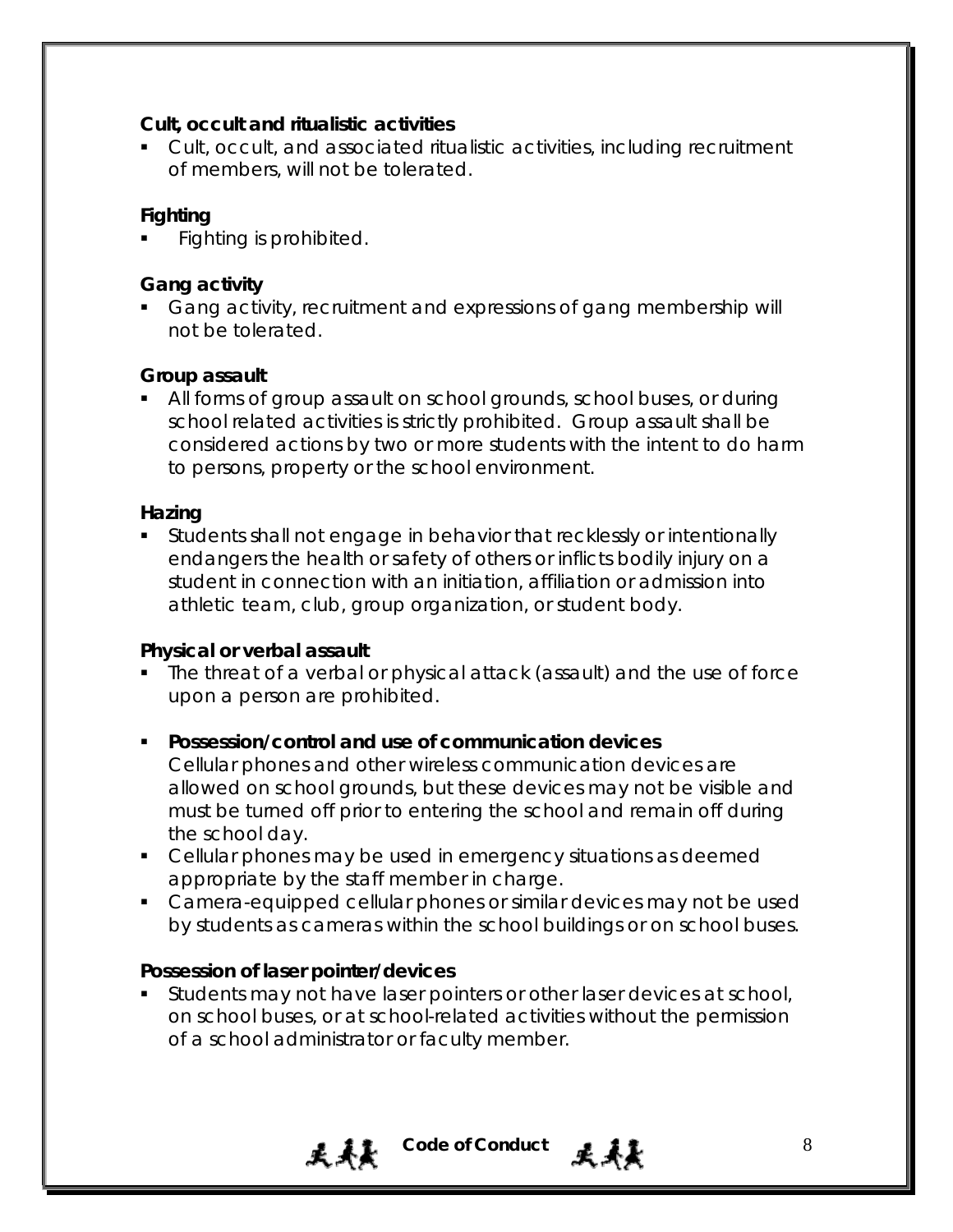**Possession, distribution, or use of weapons, look-alike weapons, or other harmful objects**

- Weapons and other prohibited items shall not be permitted on any school property, going to and from school, or at any school-related activity regardless of where that activity takes place.
- Prohibited items include any weapons, look-alike weapons, or objects used to threaten, intimidate or harm others or to damage school property.
- Examples of weapons and prohibited items include but are not limited to firearms, air rifles, BB guns, tasers, knives, box cutters, razors, mace, tear gas, blackjacks, and fireworks.
- All employees and students are required to notify the principal or other staff member immediately if they have knowledge of a weapon on school grounds or at any school-related activity.

### **Possession, distribution, use, or being under the influence of drugs and alcohol**

 Students may not possess, use or distribute alcohol, drugs, controlled substances, or drug paraphernalia on school grounds, buses, or schoolrelated activities.

### **Possession of glass/breakable containers**

 Students shall not have glass bottles or other such breakable containers on school property or at school-related activities without the express permission of a school staff member.

### **Profanity, or obscene language or conduct**

 No student shall use vulgar, lewd, patently offensive, or indecent language or gestures.

### **Sexual harassment/ Sexual misconduct**

- Sexual harassment is not permitted at school or at school-related activities.
- Words (spoken or written), actions, or bodily contact connected with gender may be considered sexual harassment if they are considered unwanted or harmful by the person.
- All instances of sexual harassment should be reported to a staff member or the principal.

### **Smoking or possession of tobacco products, lighters or matches**

 Students are not permitted to smoke or be in possession of tobacco products, matches or lighters, on school buses, in school buildings, or on school property.



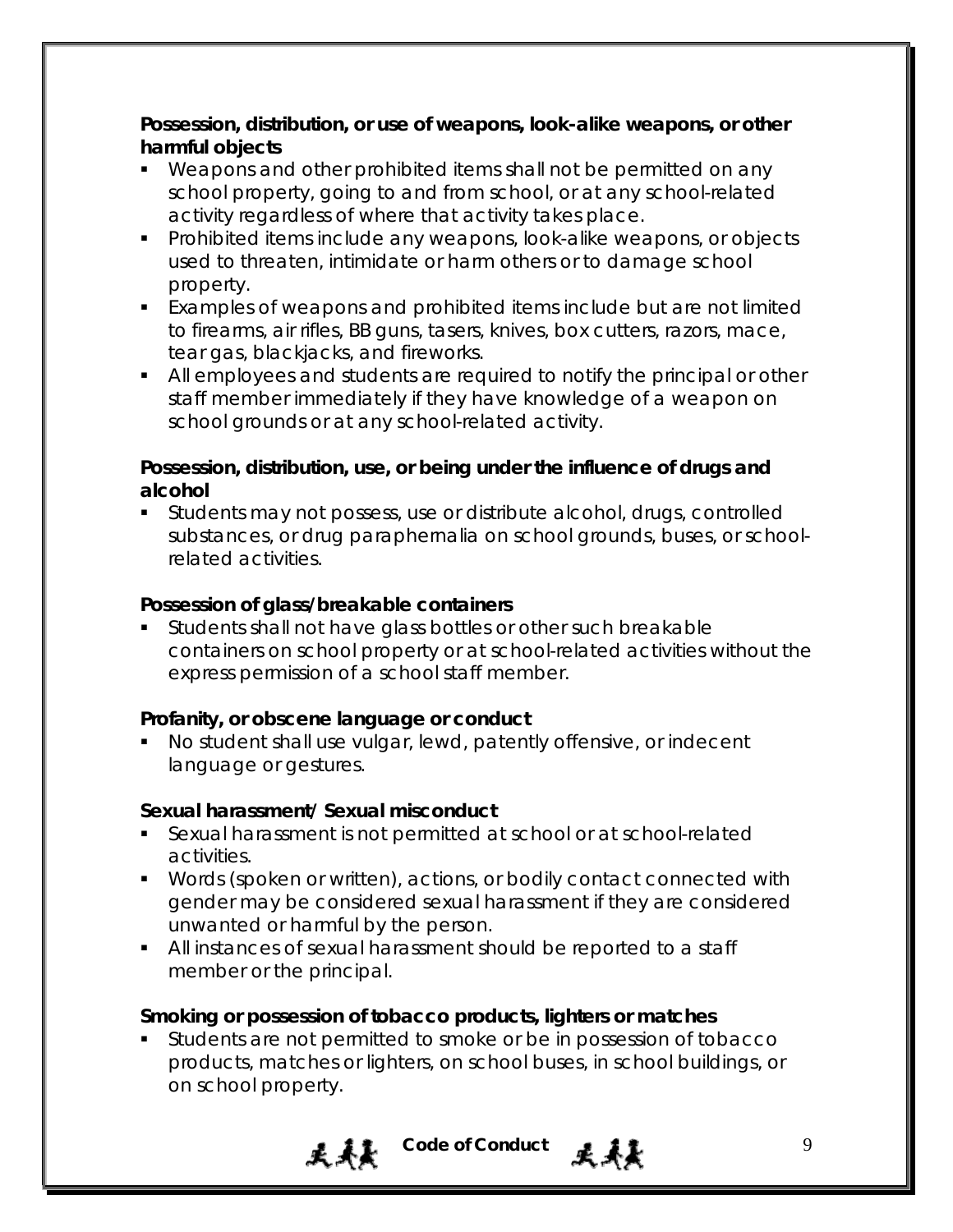### **Threatening and/or abusive language**

 Any oral, written, or electronic expression of intent to cause harm, injury or damage to school property or to other persons on school property, at a school-sponsored activity, or on school buses, will not be tolerated, including threats made off school grounds.

#### **Unauthorized sales or distributions**

- No student, parent, or staff member shall collect money or distribute items for personal or private benefit in school, on school property, or at any school sponsored event.
- Distribution of goods and collection of money must be authorized by the principal or school district administrator.

### **Vandalism**

- No student shall maliciously or willfully damage, deface or destroy school property or personal belongings of others.
- Graffiti is prohibited as well as computer and other electronic vandalism.

### **Violation of fire regulations**

- **Student conduct which may put others in danger will not be permitted.**
- Examples include but are not limited to violations of fire regulations; making false fire reports; falsely activating a fire alarm, ring lighting matches or any flame not an approved part of classroom instruction; use of incendiary or explosive materials, and threats to bomb, burn, or to destroy school property or the property of school personnel or students.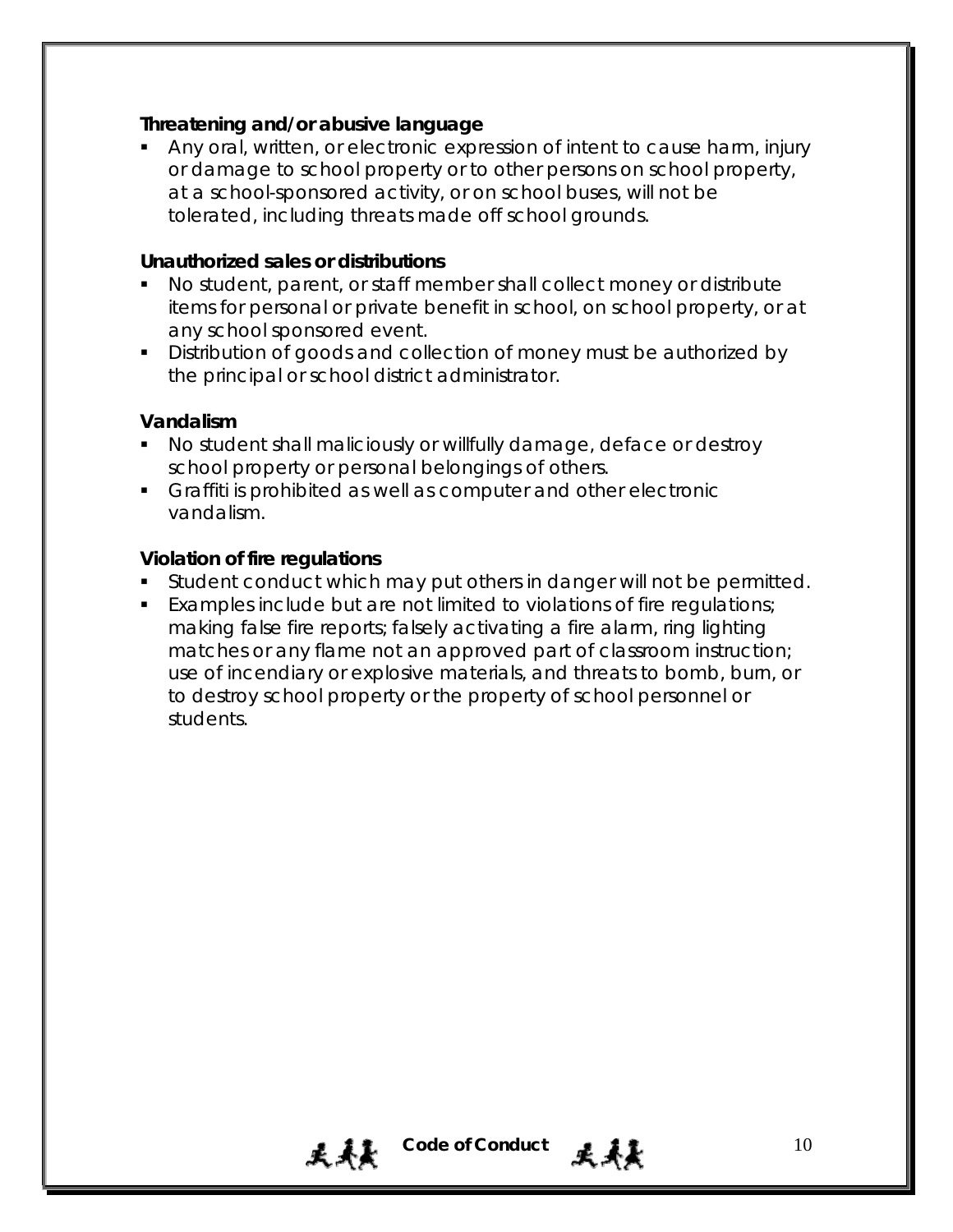# **Integrity**

### **Academic dishonesty**

• Cheating, plagiarism, forgery and unauthorized computer use is strictly prohibited.

### **Dishonesty**

- **Students shall not make false accusations against staff or other** students and shall not give false information about others.
- **Students shall not purposely withhold information.**

### **Gambling**

 Unauthorized gambling of any kind on school property is prohibited. Students are prohibited from gambling of any type.

### **Standing by as others violate rules**

- Students who have knowledge of drugs, weapons, violence or other behaviors, which may be harmful to others or to the school environment, must report such information to school authorities.
- Students are responsible for reporting serious violations of the discipline code to teachers, administrators, or appropriate staff.

### **Technology misuse**

- **Computers, computer networks, and other electronic technology shall** be used only for valid educational purposes and only with the approval of a school staff member.
- Unacceptable uses of technology include, but are not limited to violating others' privacy; using, producing, or receiving profanity or obscene material; copying commercial software in violation of copyright law; using technology for financial gain or illegal activity; reposting personal communication without the author's prior consent.

### **Theft**

- **Taking without permission or attempting to take without permission** school property or personal property of others is expressly forbidden.
- Violators are subject to corrective action at school and may be referred to appropriate authorities for legal action.

### **Trespassing**

 Students are considered to be trespassing if they are present at a school other than the school in which they are enrolled unless they are attending an approved school activity or have the approval of a staff member.



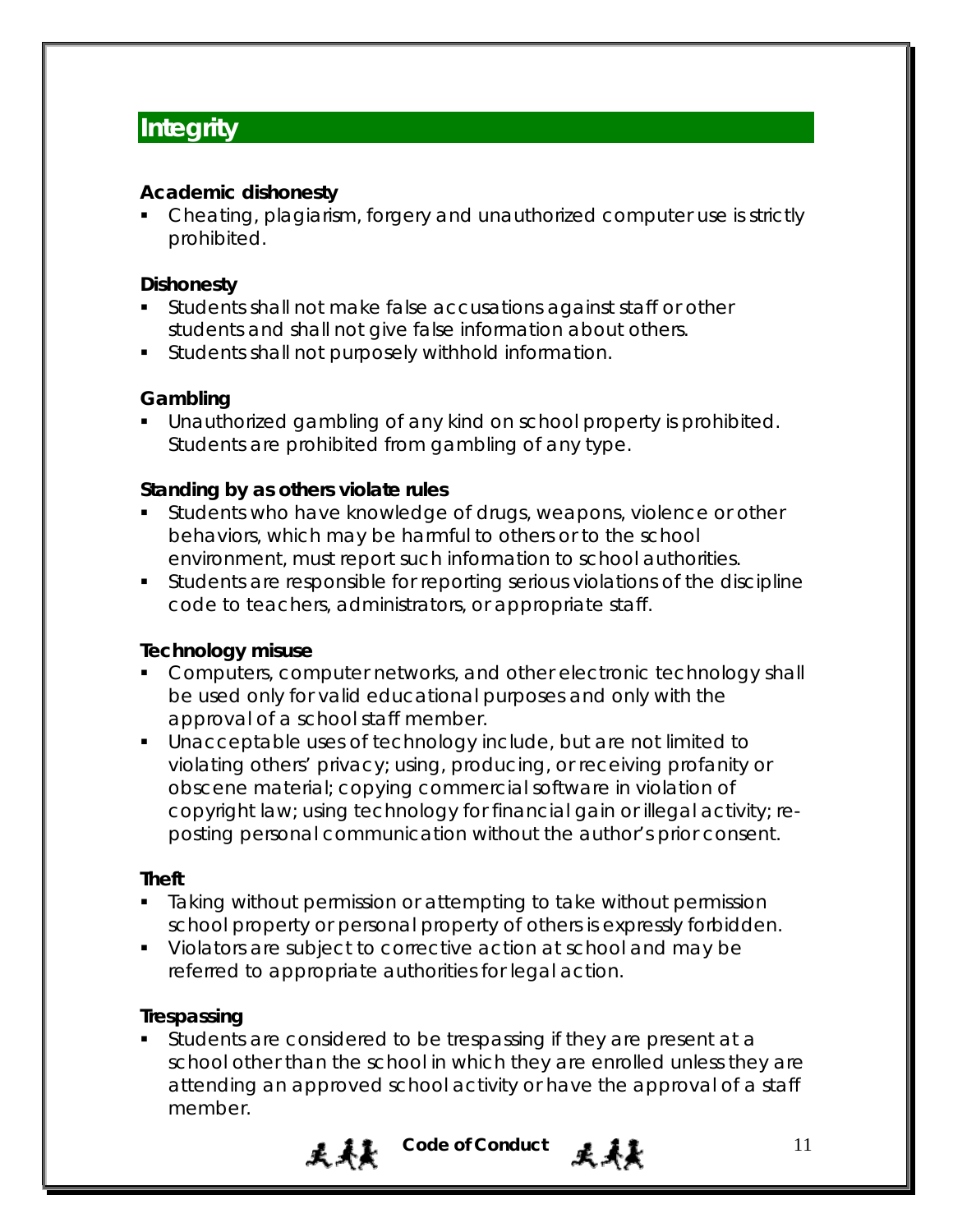- Students who are suspended from school are not allowed on any school property.
- **Students who trespass on any school property are subject to arrest and** corrective action at the school.

### **Respect for Self and Others**

### **Discrimination**

 All students, adults, and groups within the school shall be treated with dignity and respect. Discrimination on any basis will not be tolerated. Actions, gestures, statements (spoken or written), dress or symbols which insult, offend, taunt or demean others because of their individual or group differences will not be tolerated.

### **Disrespect and disobedience to staff**

 No student shall disregard or disobey any reasonable request made by a staff member, nor shall they use profanity, threats, or other forms of verbal abuse towards staff.

### **Improper use of cars/ vehicles**

• Operation of a vehicle by any driver is subject to the laws of the State of New Jersey while on school property and grounds. It is essential that all drivers possess appropriate licenses and operate vehicles in a safe and responsible manner at all times.

### **Inappropriate public behavior or display**

It is expected that all students behave in a safe and respectful manner at all times while on the school grounds or while at school sponsored activities. Any behavioral disruptions are subject to corrective actions.

### **Inappropriate student dress**

- No student shall wear or display any indecent (vulgar, obscene, profane, offensive) clothing while on school property or at school related functions.
- **Indecent exposure of body parts, indecent images, or related** materials subjects the offender to disciplinary steps and sanctions in accordance with policy and law.
- No student shall wear or display any article that interferes in any way with a positive and productive learning environment.



# $\mathbf{A}$  **L** Code of Conduct  $\mathbf{A}$  **12**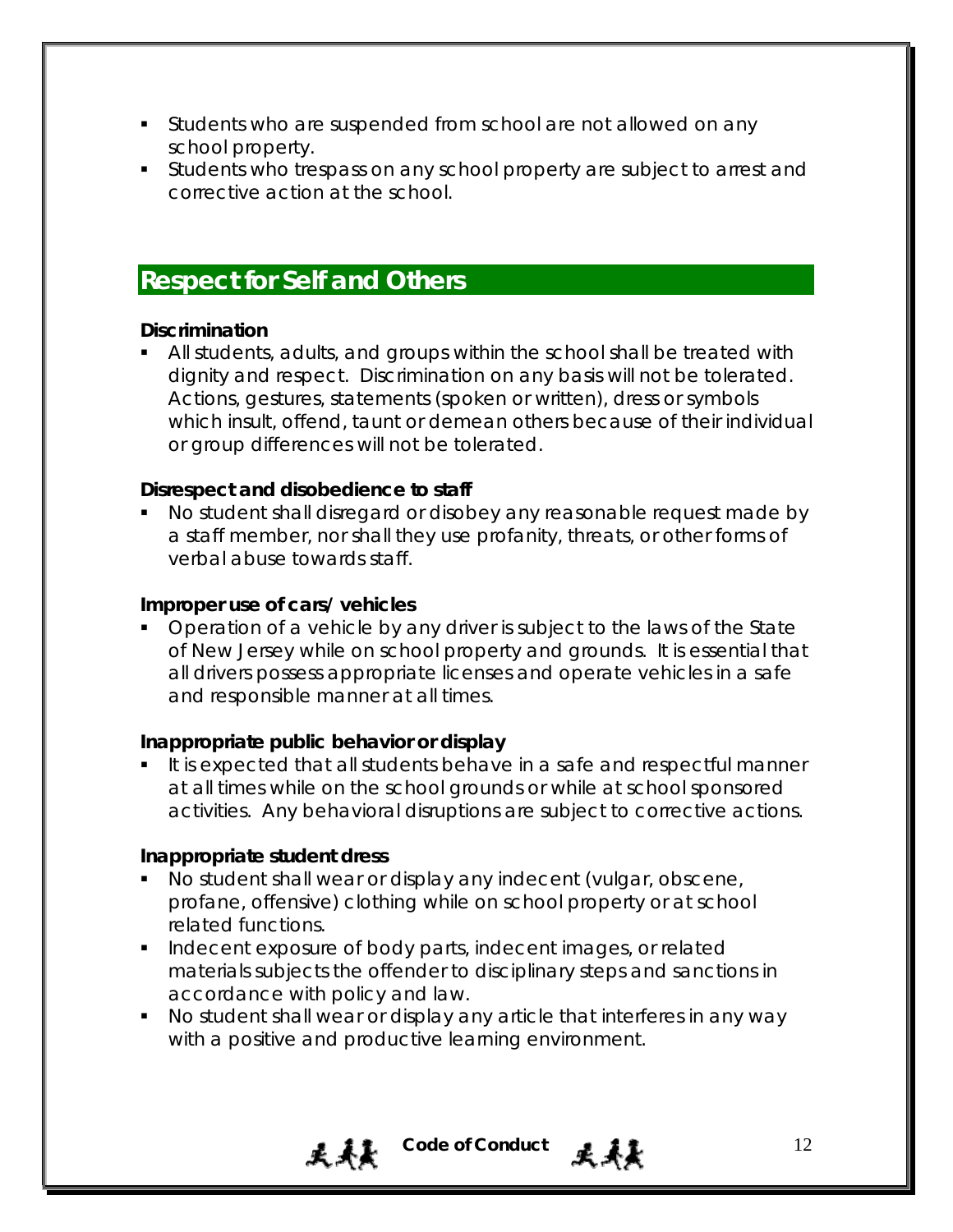### **Littering**

 We all need to maintain a clean and healthy school environment by properly disposing of any and all trash in an effective and efficient manner.

### **Possession, display, production, of distribution of indecent materials**

 No student shall possess, wear/display, produce, or distribute indecent (vulgar, obscene, profane, offensive) materials including clothing, posters, written/printed materials, audio tapes, CDs, video tapes, DVDs, trading cards, and computer-based materials.

### **Willful disruption of any classroom or school activity**

 No student while on school property, at a school-sponsored activity, or on school buses, shall behave in a disorderly manner or in any way interrupt or disturb the orderly operation of the school.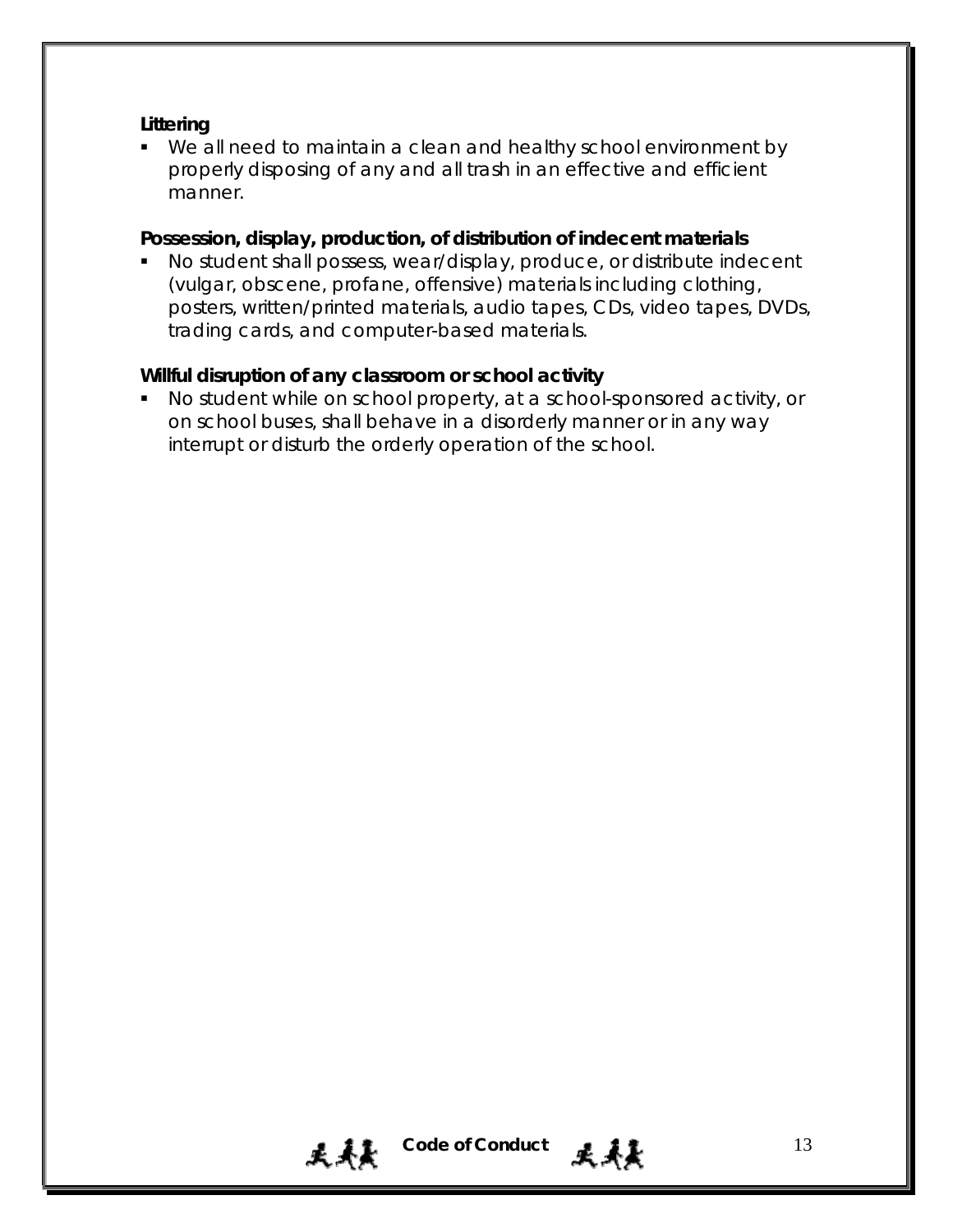# **RULES AND RESPONSIBILITIES OTHER LEARNING ENVIRONMENTS**

### **While in the classroom, students are expected to:**

- Be seated when class begins.
- **Arrive on time with all necessary materials.**
- **Leave hats, backpacks and coats/jackets in lockers, or in designated** locations.
- Not chew gum or bring food/drinks to class or anywhere outside of the cafeteria.
- **Follow classroom rules for good conduct.**
- **Treat each other with respect and courtesy.**

### **While in the halls, students are expected to:**

- Respect the space and property of others.
- Keep to the right and walk.
- Not congregate during passing time.
- Have a signed pass allowing them to go to any location other than where scheduled to be.
- **Display courteous, orderly behavior.**

#### **While in the lavatories, students are expected to:**

- Keep facilities neat and clean and not loiter.
- Sign out of class and have a pass with them.

### **While at a school assembly, students are expected to:**

- Sit in designated or assigned area.
- Remain seated for the entire length of the performance or assembly.
- **Demonstrate courteous audience behavior by remaining quiet and** by giving attention to and showing respect for the speaker/performer, staff and facilities.

### **While in the cafeteria, students are expected to:**

- Use good table manners.
- Clean their own tables and floor areas.
- Treat peers, teachers and cafeteria staff with respect and courtesy.
- Remain seated except to buy food or throw away garbage.
- **Remain in the cafeteria until dismissal by teachers on duty or given a** pass to leave.

### **When there is a fire or emergency drill, students are expected to**

 Follow teacher directions for exiting/entering or remaining in the building.

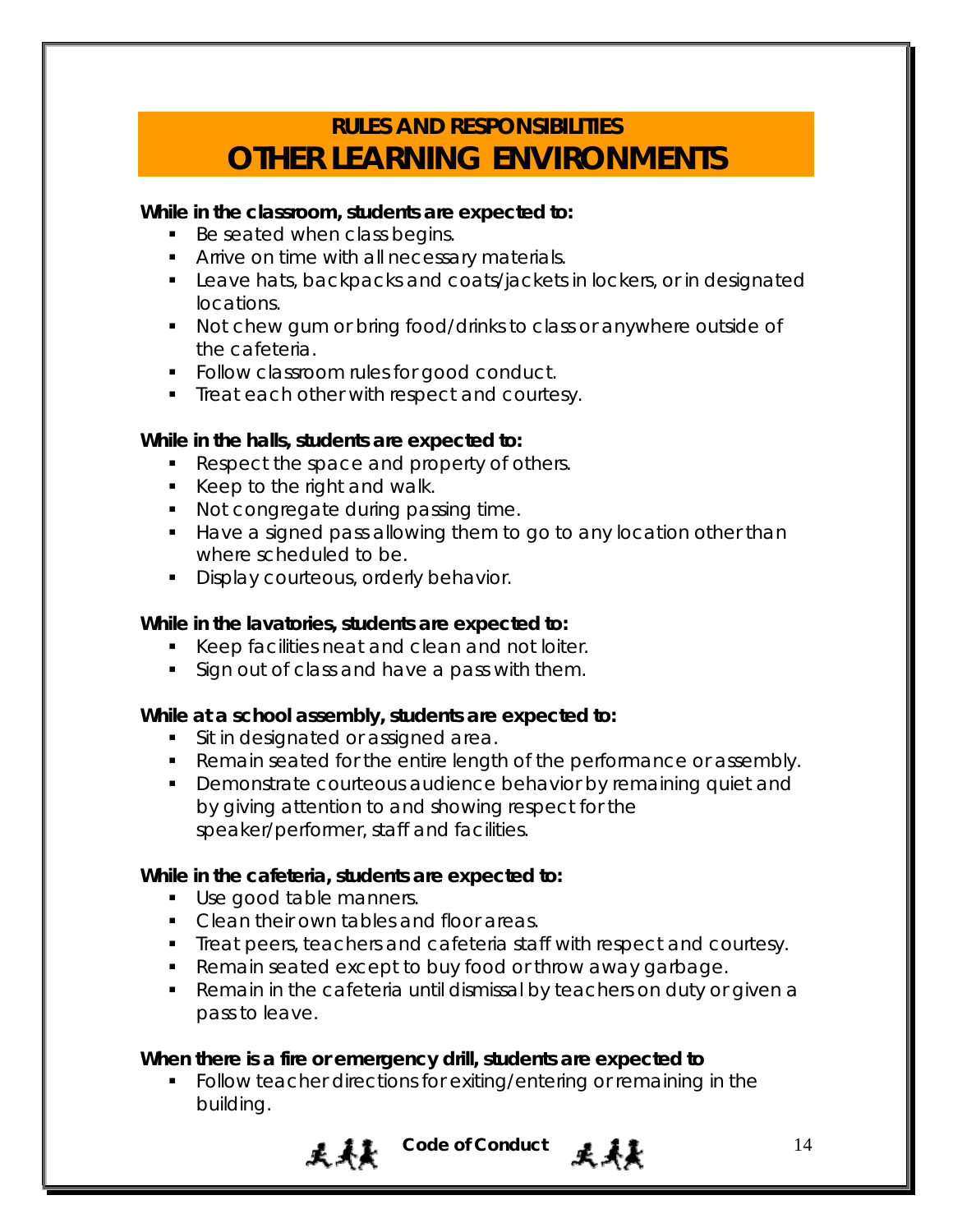- **Exit quietly, quickly and in an orderly manner.**
- Remain in line with their class for roll call in their designated area.

### **When on field trips, students are expected to:**

- **Follow teacher directions.**
- Be respectful of the facility that is being visited.
- Be courtesy to the staff of the host facility.
- **Stay with the group or buddy that is assigned.**
- **Stay in the designated area.**

### **When participating in after school activities, students are expected to:**

- Have a completed permission slip to participate in the activity.
- Participate as directed by the advisor.
- **Show up promptly and stay in the designated area.**
- Be prepared with the supplies you need for the activity.
- Have a pre-arranged plan for how you will be getting home.

### **When participating in interscholastic sports, students are expected to:**

- Participate as directed by the coaches.
- Have a completed medical form turned into the nurse before the start of tryouts.
- **Follow safety and good sportsmanship guidelines.**
- Stay in good academic standing.
- Respect and care for equipment and uniforms that are on loan for the season.
- Ride the bus to and from away games, unless a written request is made prior to the game.
- **Follow the rules outlined in the Code of Conduct.**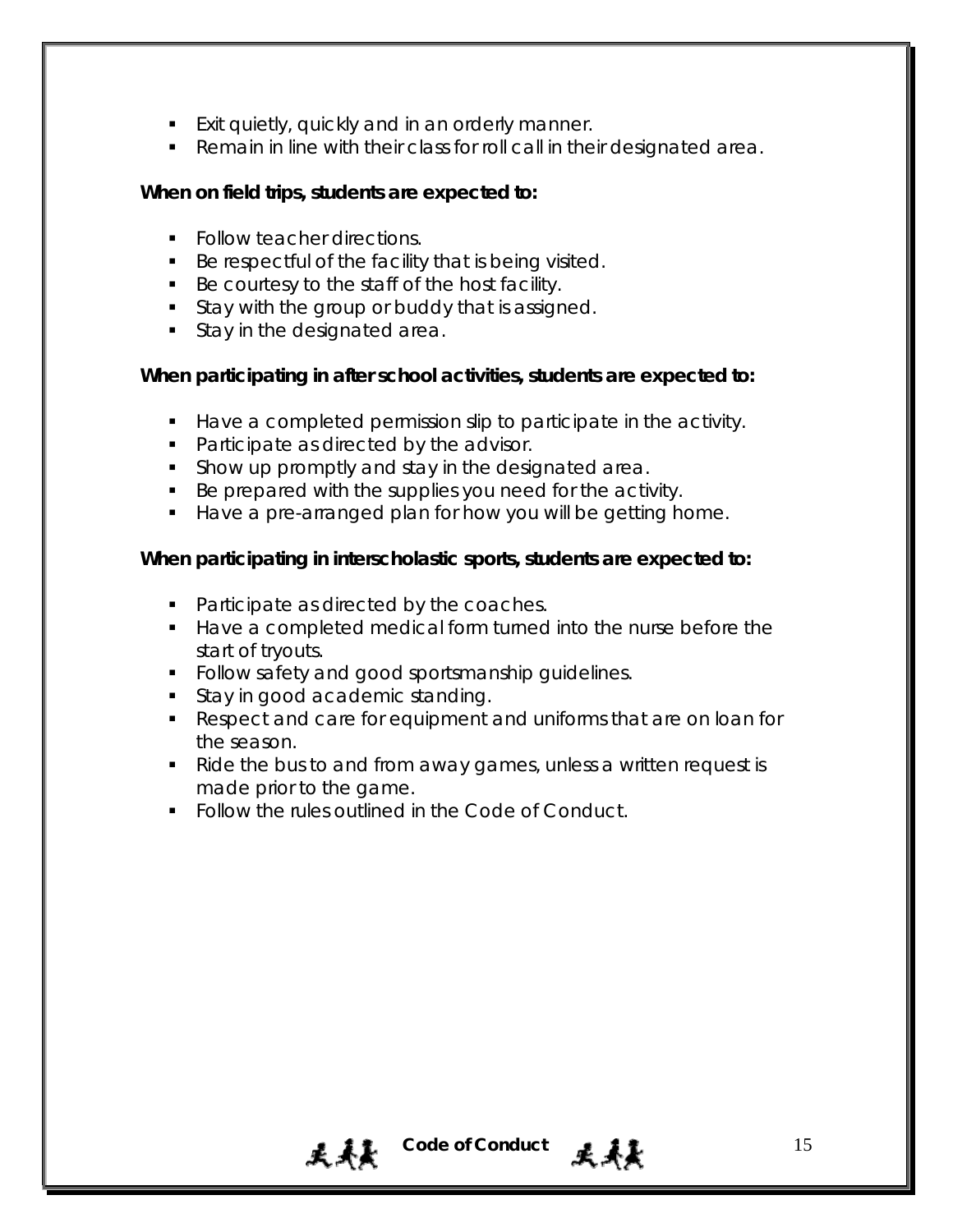# **RULES AND RESPONSIBILITIES BULLYING**

### **BULLYING OF STUDENTS IS NOT PERMITTED**

Each school is committed to creating an environment in which students are free from bullying. Students are strongly encouraged to report incidents to the school administration. The school administrator will take appropriate steps to respond quickly and decisively to student reports of bullying. Students may use the Complaint of Bullying Form to report incidents of bullying. Copies of the Bullying Complaint Form are located in the guidance department and main office. All teachers also have copies of this form.

### **Q: What is bullying?**

A: Bullying consists of any words or actions that harm or threaten another person's body, property, self-esteem or group acceptance. Bullying happens when someone says or does something that hurts or threatens another person or makes them feel uncomfortable. This includes all oral, written, electronic, or non-verbal forms of ridicule, harassment, and intimidation. If allowed to continue, bullying can result in serious acts of violence, health problems, declining grades, and loneliness. Bullying can make people hurt themselves or other people, become sick, get bad grades, and feel lonely. In addition, bullies in school are more likely than their peers to commit crimes after they grow up.

### **Q: What behaviors are considered to be bullying behaviors?**

A: Some examples of bullying behaviors include purposely not including people, taunts, threats, gestures, insults, gossip, humiliation, teasing, horseplay, pushing, tripping, hitting, stealing or destroying property, cursing, and laughing at others based on their appearance, academic or athletic ability, or any other reason. There are many different ways that bullying happens. Sometimes it's just people making other people feel left out. Other times it's hitting, teasing, or threatening to hurt someone. Stealing or bothering someone's lunch or books is bullying, too, and so is laughing at someone because they wear glasses or different kinds of clothes, or because they aren't good at sports.

**天天** Code of Conduct 天天天 16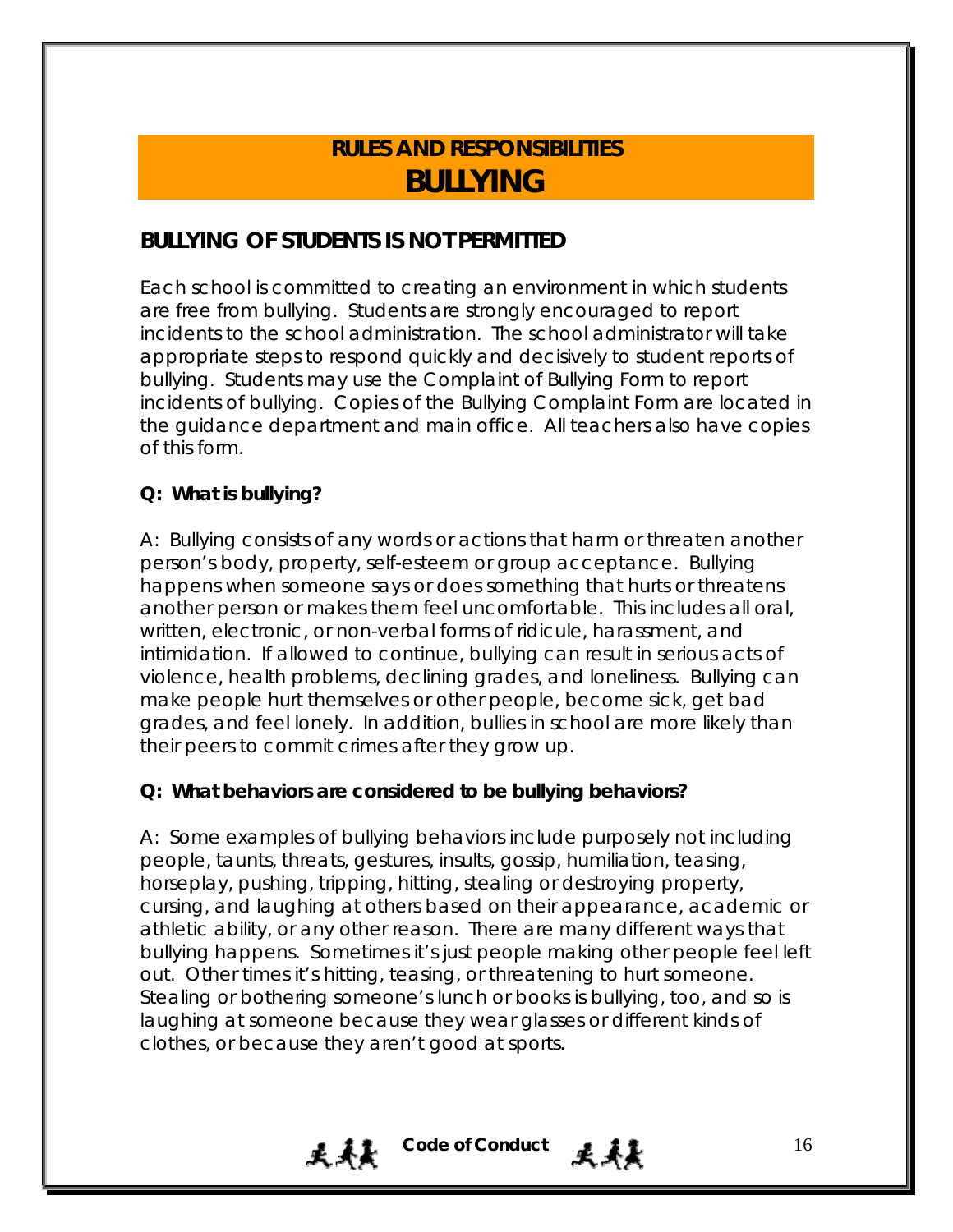### **Q: How can I report bullying?**

A: Any student can report bullying by talking to an administrator or staff member, or completing the Bullying Complaint Form. Staff members must report your complaint to the school administration. This information should also be shared with your parent(s)/guardian(s).

### **Q: Are there immediate actions that I can take if I am bullied?**

A: Yes. These actions include:

- **Tell the bully very firmly to stop.**
- Keep written notes of dates, times, places, witness names and other information about any incident of bullying.
- **Talk with a staff member, counselor, administrator or parent about the** incident immediately.

### **Q: What should I do if the bullying continues?**

A: Immediately report the incident to a school administrator or staff member. It is important to tell your parent(s)/guardian(s) that the bullying is continuing. Administrators will take disciplinary action up to and including expulsion if the student accused of bullying attempts to retaliate against the victim for reporting his/her bullying behavior.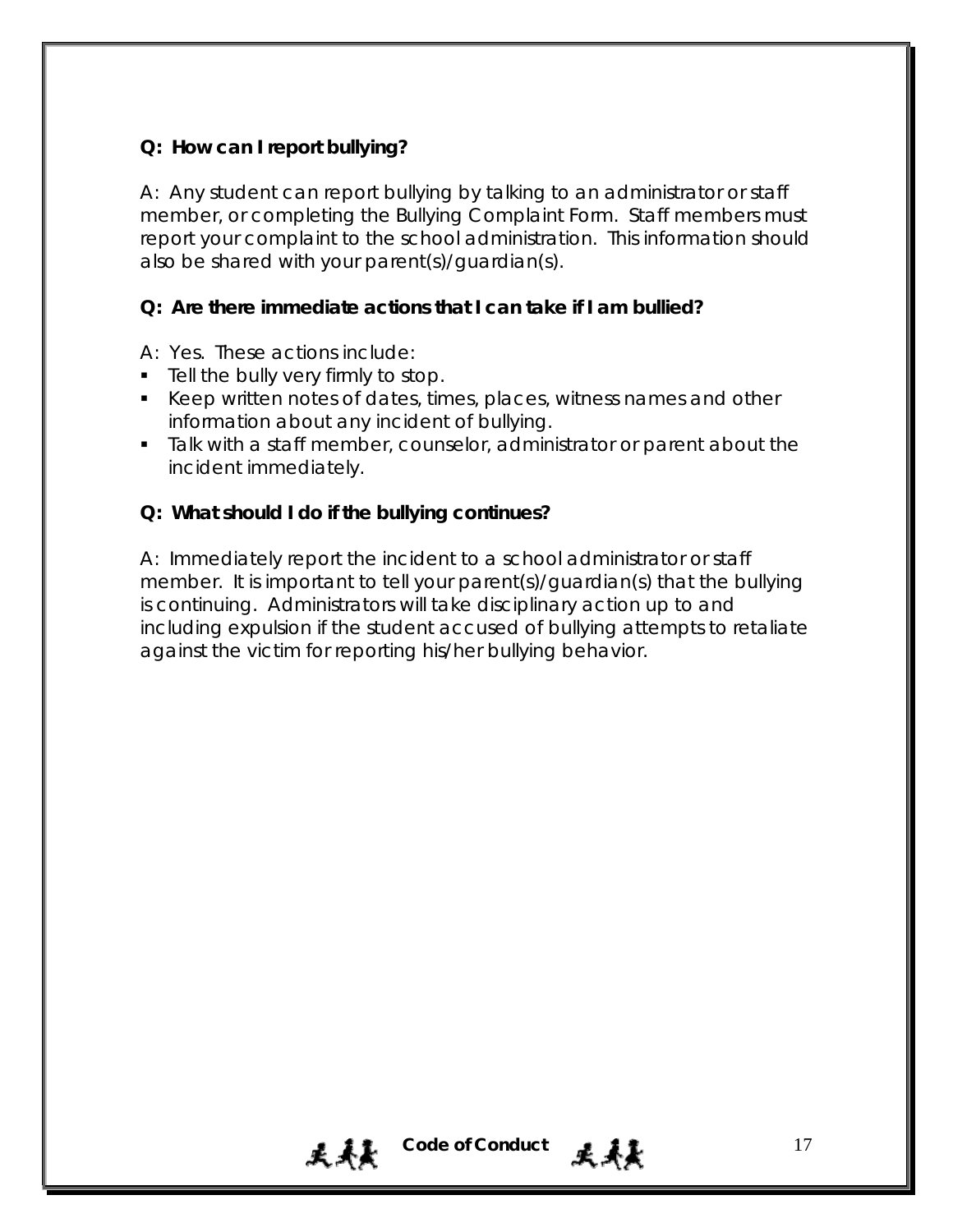### **RULES AND RESPONSIBILITIES SEX DISCRIMINATION AND SEXUAL HARASSMENT OF STUDENTS**

The Board of Education prohibits acts of sexual harassment and discrimination. A safe and civil environment in school is necessary for pupils to learn and achieve high academic standards. Harassment and discrimination, like other disruptive or violent behaviors, is conduct that disrupts both a pupil's ability to learn and a school's ability to educate its pupils in a safe environment; and since pupils learn by example, school administrators, faculty, staff and volunteers should be commended for demonstrating appropriate behavior, treating others with civility and respect, and refusing to tolerate harassment and discrimination.

All incidents of sexual harassment or discrimination should be reported to the principal.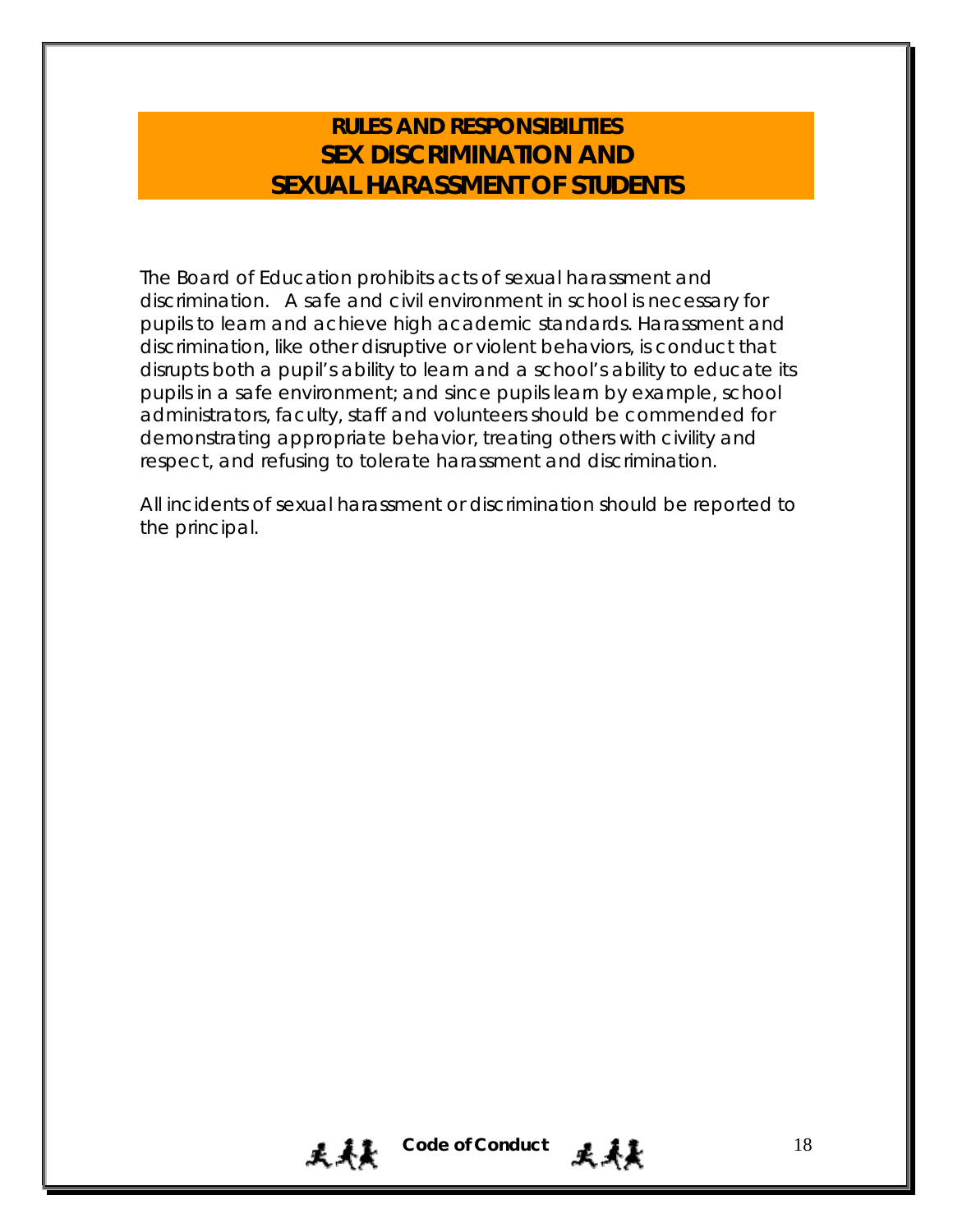# **RULES AND RESPONSIBILITIES STUDENT DRESS CODE**

The Livingston Public Schools recognizes that each student's mode of dress and grooming is a reflection of that student's personal style and individual preferences. The Livingston Public Schools will impose its judgment on students and parent(s) or legal guardian(s) only when a student's dress and grooming are distracting, distasteful or affect the educational program of the school.

### **Please adhere to the following:**

- **Proper and safe footwear is required at all times.**
- All gang and street-related headgear may not be worn in school buildings.
- Clothing that is distracting or sexually revealing is not to be worn in school.
- Clothing that could cause damage to any student or school property is not to be worn.
- Slogans, patches, and emblems that are obscene, drug/alcohol, gang or violent in nature are not permitted at any school sponsored activity.
- A change of clothing must be worn in gym and/or on the athletic field at the middle and high school levels. Clothing worn while actively participating in physical education class is not to be worn in the classroom in schools where lockers are available.

Should students report to school in clothing which does not conform to the Dress Code, school staff will review the circumstances and determine the measures to be taken to properly address the violation.

### **These measures may include:**

- **Parent/ guardian bringing a change of clothes to school**
- **Parent/ guardian/ student conference**
- **Detention**
- **In-school suspension**
- **Saturday detention/ suspension**

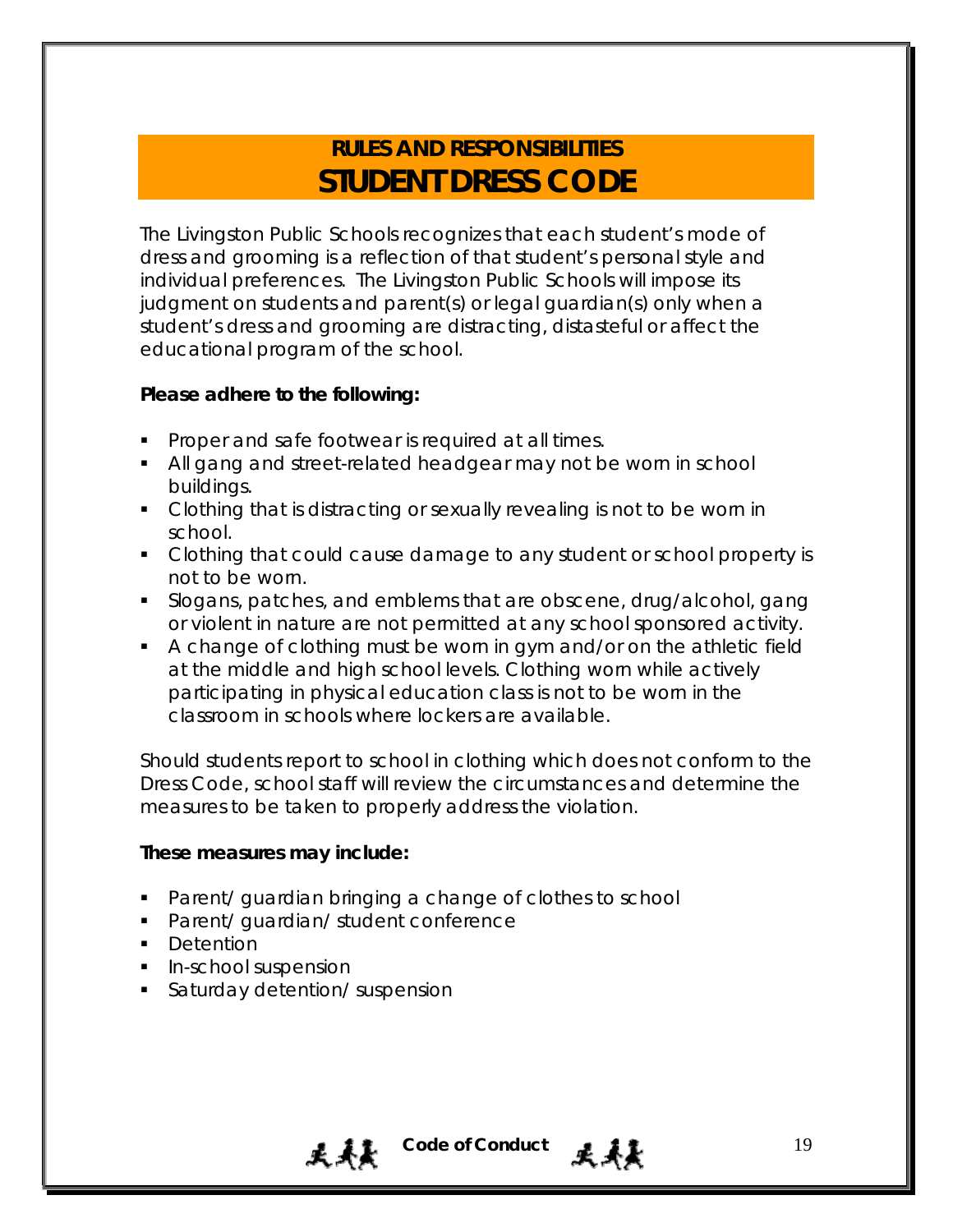# **RULES AND RESPONSIBILITIES SCHOOL BUS RULES**

The Livingston Public Schools make every effort to operate a safe and dependable system of busing for all students in accordance with State guidelines. In order to meet this expectation the following rules will be enforced. Only approved students may ride the bus.

### **MEETING THE BUS**

Students must:

- Be on time.
- Arrive at their bus stop at least 5-10 minutes before the regular pick-up time.
- Stand away from the road. Do not stand on the traveled portion of the roadway while waiting for a bus.
- **Maintain proper conduct.**
- Respect the property of others.
- Wait until the bus has stopped, then walk to the front door. Do not run alongside a moving bus.

 $\mathbf{A}$  **20** Code of Conduct  $\mathbf{A}$   $\mathbf{A}$ 

- Board the bus in an orderly fashion.
- **Use only their assigned bus stop and route.**

### **STUDENTS RIDING THE BUS SHOULD**:

- **Divides** Deey instructions of bus driver and/or bus attendant.
- **Wear seatbelts at all times.**
- **Be seated immediately. Remain seated, facing forward.**
- **Share seats equally.**
- **Be courteous.**
- Respect property.
- Keep all body parts inside bus.
- Keep aisles clear.
- **Maintain good conduct.**
- Observe the rules regarding cellular phones.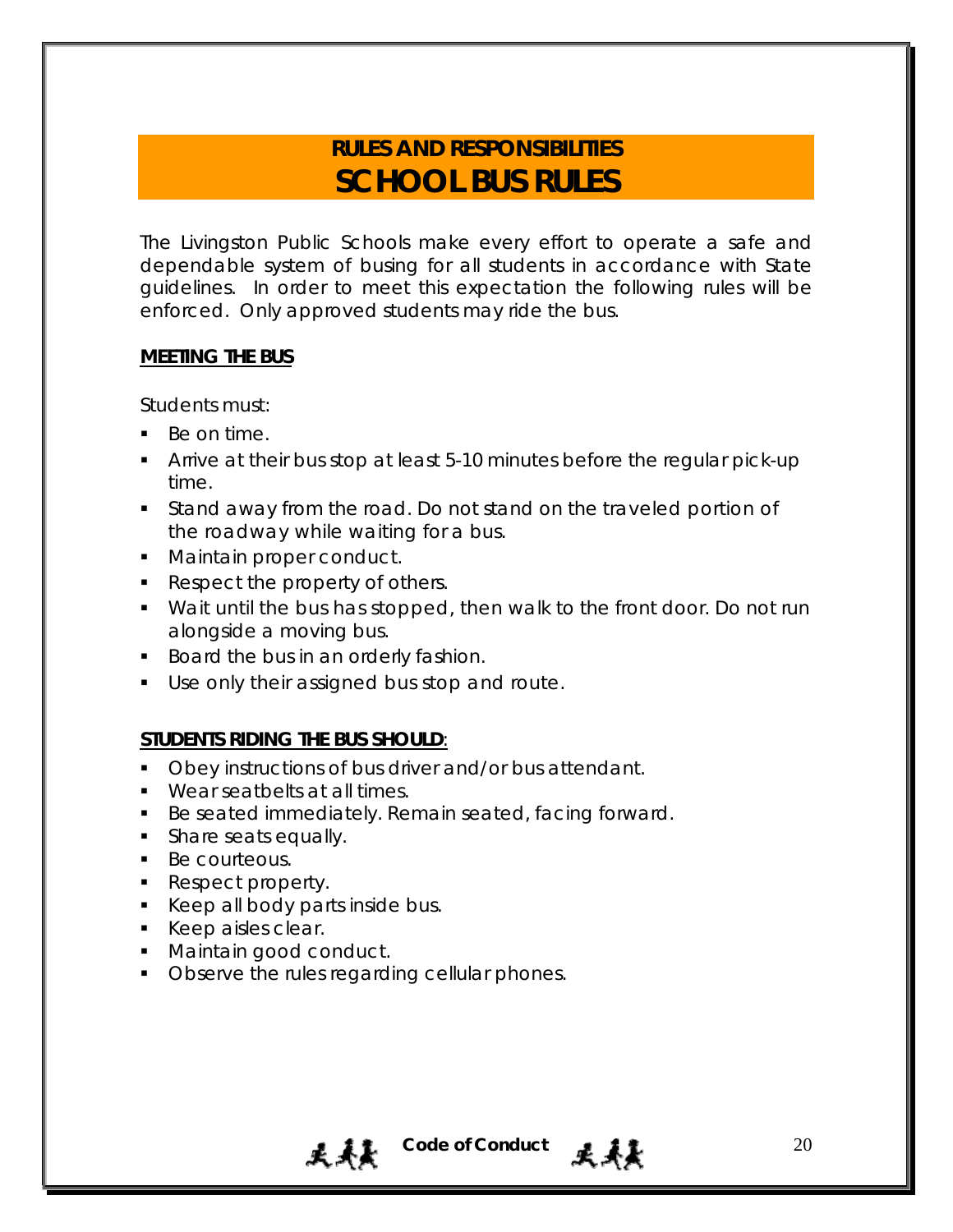### **LEAVING THE BUS**

Students must:

- **Remain seated until bus comes to a full stop.**
- **Leave the bus in an orderly manner, students in the front seats first.**
- **Leave the bus stop area when safety permits as soon as discharged** from the bus
- Not loiter around the bus.
- **If necessary, cross the street. Crossing should be at a point at** least ten feet in front of the bus and not be initiated until the driver has signaled that it is safe to do so
- Use their assigned bus stop and route only.

If a disciplinary problem should occur in the afternoon, and the problem is such that, in the judgment of the driver, it is unsafe to proceed, the driver may return to the school to seek immediate disciplinary action and/or assistance. Bus drivers are instructed to report any infractions to the school principal/designee.

### **TRESPASSING**

Only authorized persons are permitted aboard a school bus (school property).

### **RIDING THE SCHOOL BUS IS A PRIVILEGE**

Should a student be reported to the principal for an infraction, the principal will be responsible for disciplinary action, which may include the loss of the privilege of bus transportation until the parent, the bus driver, the principal, (and in some instances, a Transportation Department representative) can arrive at an understanding which will correct the problem. The parent will be responsible for the transportation of their child who has lost school bus transportation privileges.

Oral or written threats to cause harm on school buses shall result in the loss of transportation for the remainder of the school year in addition to other disciplinary action.

天美 Code of Conduct 天美 21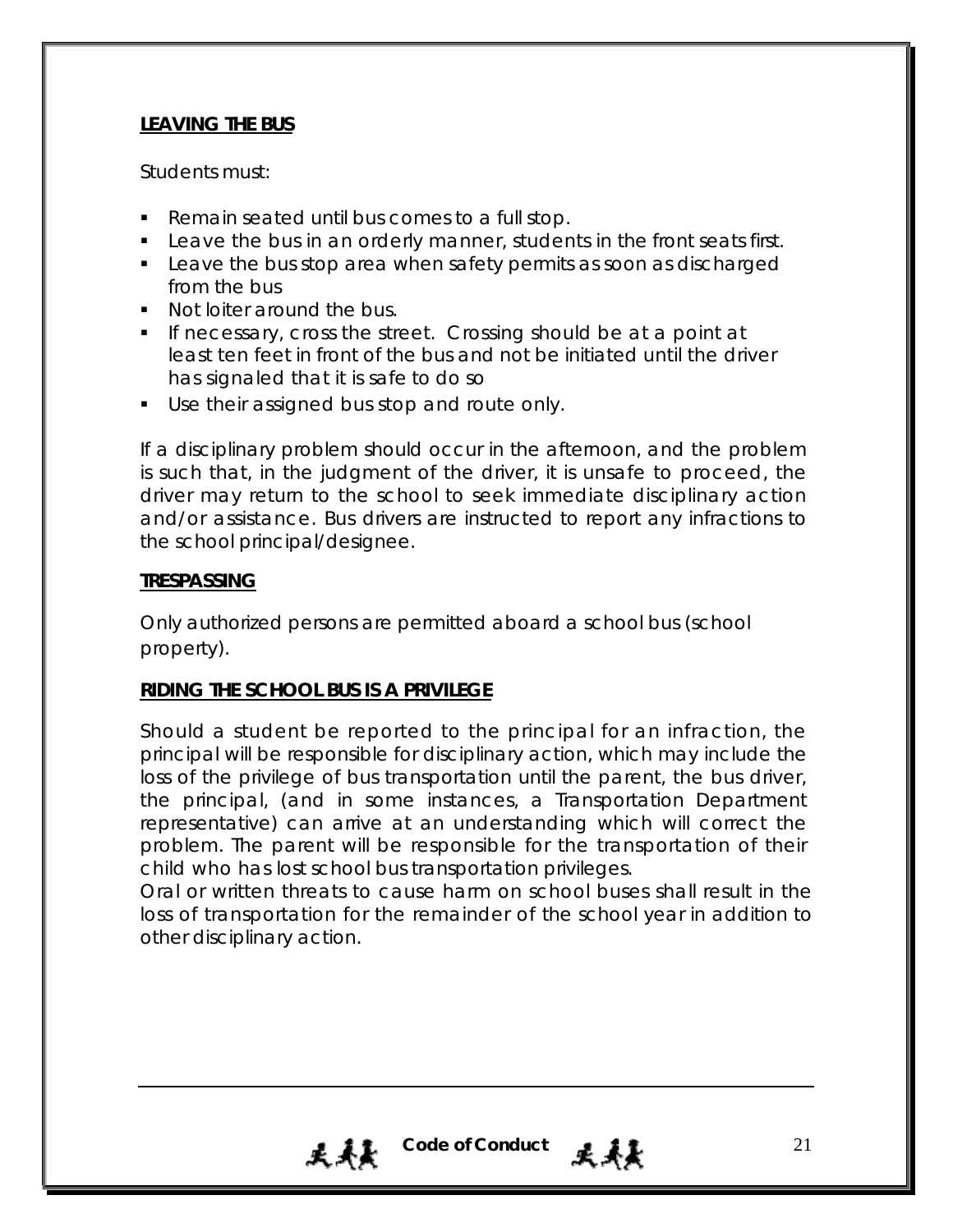### **THE FOLLOWING ARE CLEAR INFRACTIONS OF THE BUS RULES AND REGULATIONS**

- Distracting the driver
- **Fire**
- **Fighting**
- **Smoking**
- **•** Profanity
- **Horseplay**
- **Eating/drinking (unless authorized by** teacher)
- **Spitting**
- **Obscene gestures**
- **vandalism**
- Throwing objects from the buses
- **Creating loud noises**
- **Having glass objects**
- **Transporting large objects**
- **Tampering with bus equipment**
- **Littering**
- **Threats**
- **Substance abuse**
- **•** Weapons
- **Endangering others**
- **IMPROPER USE OF WIRELESS COMMUNICATION devices**

天美 Code of Conduct 天美 22

**• Other violations listed in the Code of Conduct** 

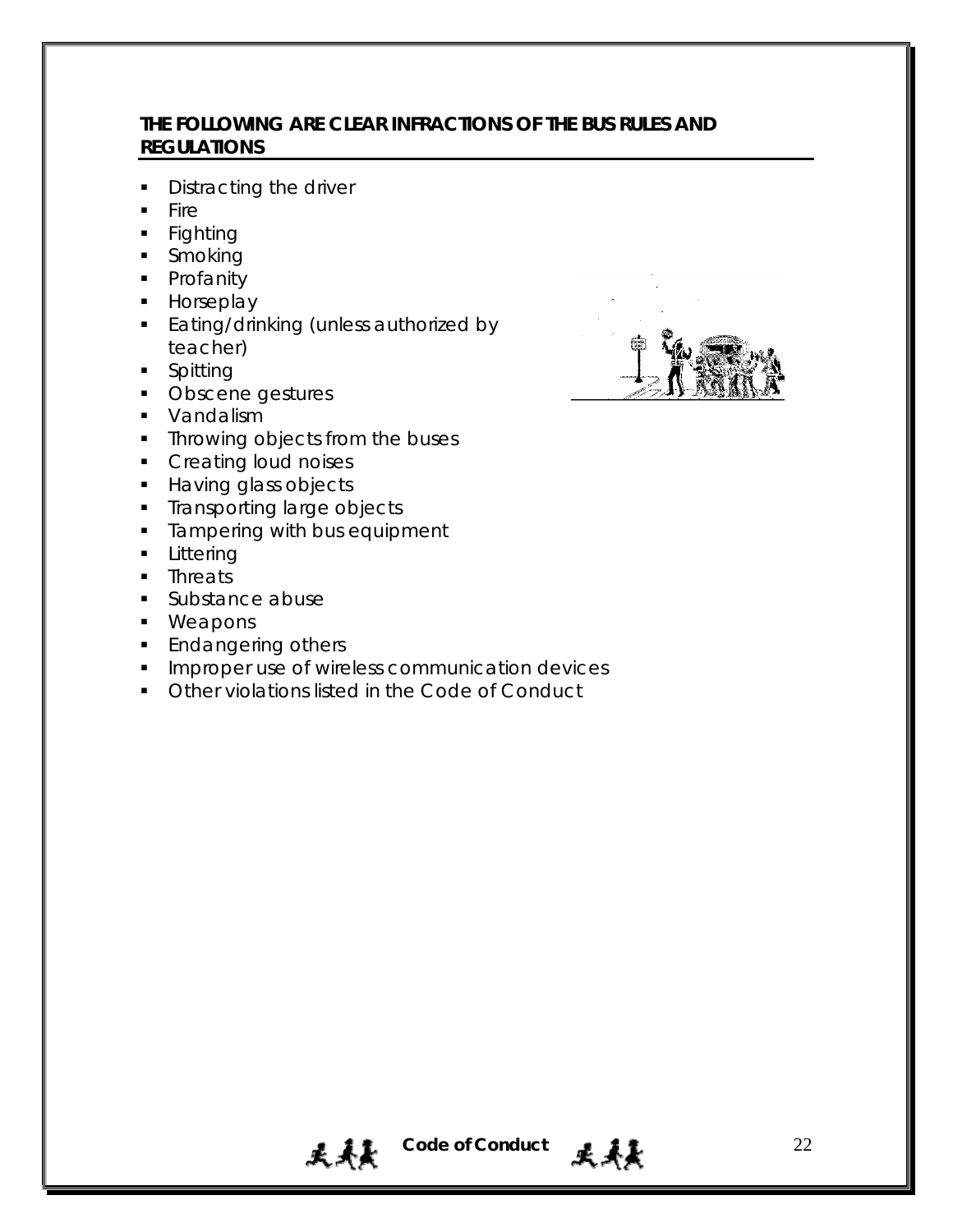# **RULES AND RESPONSIBILITIES PROHIBITED SUBSTANCE**

In order to assure the safety and welfare of students, staff, and other persons on school property or at school activities, certain substances are prohibited on any school property, at any school-related activity, or going to or from school or any school-related activity, regardless of where that activity takes place. Students involved in the possession, use or attempted use, receipt or attempted receipt, purchase or attempted purchase, distribution or attempted distribution of drugs, illegal, prescription, and/or over-the-counter, including steroids, alcohol, inhalant intoxicants, look-alikes, placebos, paraphernalia, are subject to disciplinary action.

Students may also be subject to disciplinary action for conduct involving prohibited substances which occurs off school grounds, if the conduct results in a disruption to the operation of the school, if the conduct is planned in school or at school activities, if the conduct occurs when the student is under the school's authority, *in loco parentis* or is otherwise connected to the school.

Students for whom medication is necessary while at school or schoolrelated activities, shall provide both written documentation from the physician and a note in writing from the parent(s)/guardian(s) giving permission to dispense the medication prescribed by the physician. All such medications must be immediately surrendered to the school nurse or appropriate school personnel unless otherwise determined by the school nurse or appropriate school personnel that the student must carry the appropriate medication on his or her body.

### **Duty to Report Prohibited Substances**

All Livingston Public School employees and students are required to notify the principal, assistant principal, school resource officer, security personnel, or any teacher or other school employee immediately if they have reason to suspect that there are, or are likely to be, prohibited substances or related paraphernalia in school, on school grounds, on school buses, at bus stops, or at any school-related activity.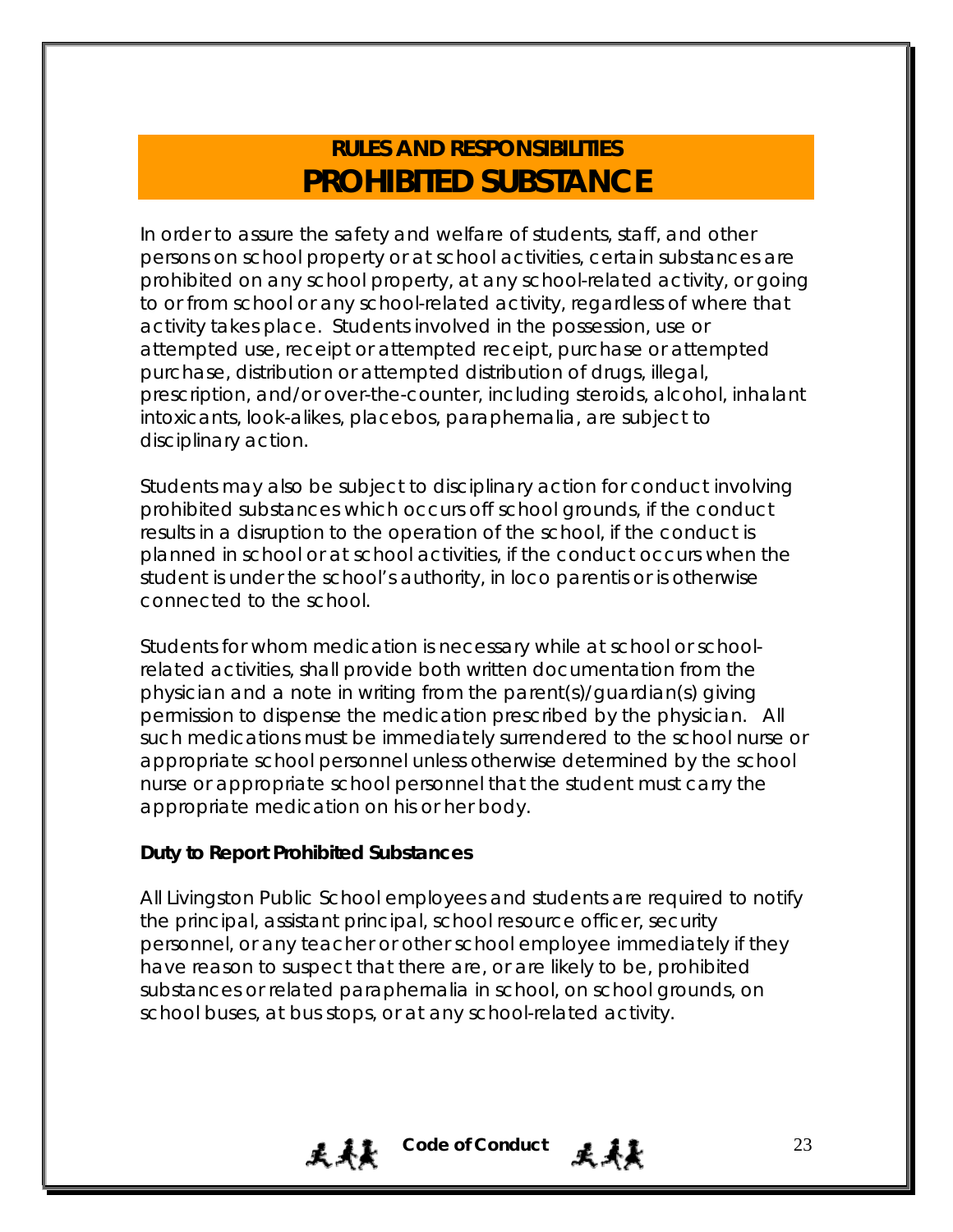# **RULES AND RESPONSIBILITIES WEAPONS AND OTHER PROHIBITED OBJECTS**

The Board of Education recognizes the need to provide a safe and secure environment for students and staff. Therefore, the possession and/or use of weapons, or other instruments which can be used as weapons, are prohibited from school property, at any school-related activity under the supervision of professional school staff, or while enroute to or from school or any school function.

For the purposes of this document, weapons or dangerous instruments are broadly defined to include, but not limited to, those defined in **N.J.S.A.2C:39-1f** and **N.J.S.A.2C:39-1r**. The rifles, shotguns, machine guns, automatic or semiautomatic rifles, B.B. guns, dart guns, pellet guns, and other firearms; stilettos, and other knives which could inflict harm; blackjacks, bludgeons, metal knuckles, cesti or similar leather bands studded with metal fillings or razor blades embedded in wood; ice picks, razors, chains, bats, clubs, explosives; any weapon or other device which projects, releases, or emits tear gas or any other substance intended to provide temporary physical discomfort or permanent injury through being vaporized or otherwise dispensed in the air; and any other object that can reasonably be considered a weapon. The principal or designee shall make the final determination that a particular object is a dangerous instrument in any case where there is a question of its possession or use posing a threat to students, staff, or property.

A student found or observed on school property or at a school event to be in possession of a weapon or dangerous instrument, shall be reported to the principal/designee immediately. The principal/designee shall immediately inform law enforcement officials and the superintendent.

Disciplinary action shall be taken against students who possess, handle, transmit, or use weapons or dangerous instruments. As in all disciplinary cases, due process will be provided to the student. Disciplinary action imposed by the school may be in addition to sanctions levied by legal authorities.

Any pupil who is convicted or found to be delinquent for the following offenses shall be immediately removed by the principal from the district's regular education program for a period of not less than one calendar year and placed in an alternative education school or program pending a hearing before the board of education to remove the pupil:

- A. Possessing a firearm on any school property, on a school bus, or at a schoolsponsored function; or
- B. Committing a crime while possessing a firearm.

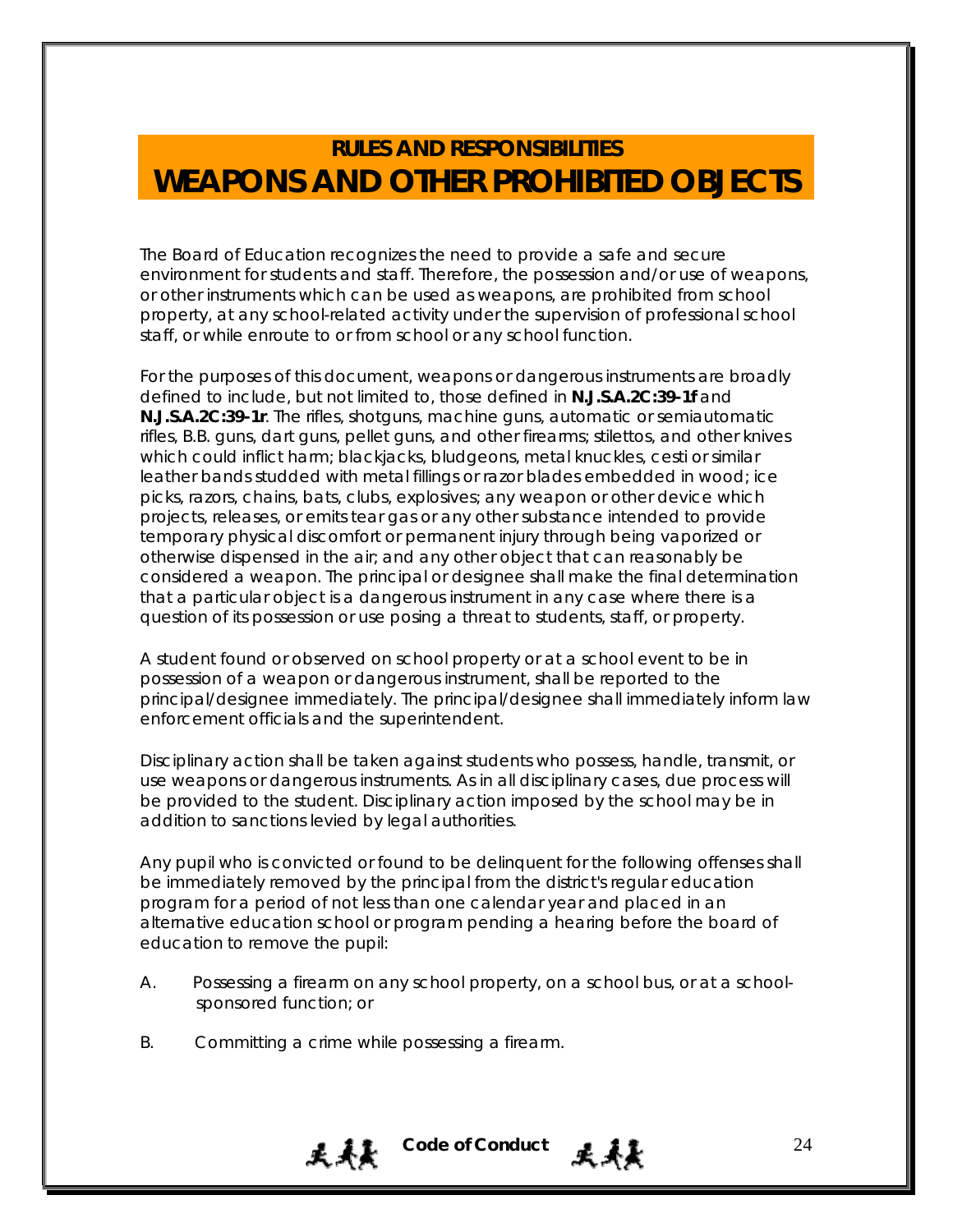The chief school administrator shall determine at the end of the year whether the pupil is to return to the district's regular education program, in accordance with procedures established by the Commissioner of Education.

Any pupil who assaults a pupil, teacher, administrator, board member, or other district employee with a weapon other than a firearm on school property, on a school bus, or at a school-sponsored function must be immediately removed from the school's regular education program and placed in an alternative school or program, pending a hearing before the board. The chief school administrator shall determine when the child shall return to the regular education program.

#### **Legal References:**

N.J.S.A. 18A:37-1 et seq. Discipline of pupils

*See particularly: N.J.S.A. 18A:37-2.2*

N.J.A.C. 6:8-3.1 et seq. Pupil Behavior

See particularly: N.J.A.C. 6:8-3.2 N.J.A.C. 6A:8-5.1 Graduation requirements N.J.A.C. 6A:8-5.2 High school diplomas N.J.A.C. 6A:14-1.1 et seq. Special Education

See particularly: *N.J.A.C. 6A:16-8.3*

State v. Vaughn, 44 N.J. 142, 1965

N.J.S.A. 18A:11-1 General mandatory powers and duties

N.J.S.A. 18A:38-1, -25 Attendance at school free of charge... N.J.S.A. 18A:54-20 Powers of board (county vocational schools)

N.J.A.C. 6A:16-5.5 Removal of students from general education for firearms offense.

N.J.A.C. 6A:16-5.6 Removal of students from general education for assaults with weapons N.J.A.C. 6A:16-8.1et seq. Alternative Education Programs

N.J.A.C. 6A:16-9.1 et seq. Home or Out-of-School Instruction for General Education Students N.J.A.C. 6A:24-1.4 Responsibilities of local district N.J.A.C. 6A:24-6.1 Implementation of required programs in secondary schools N.J.A.C. 6A:30-1.4 Evaluation process for the annual review

 $\mathbf{A}$  **L** Code of Conduct  $\mathbf{A}$  **25**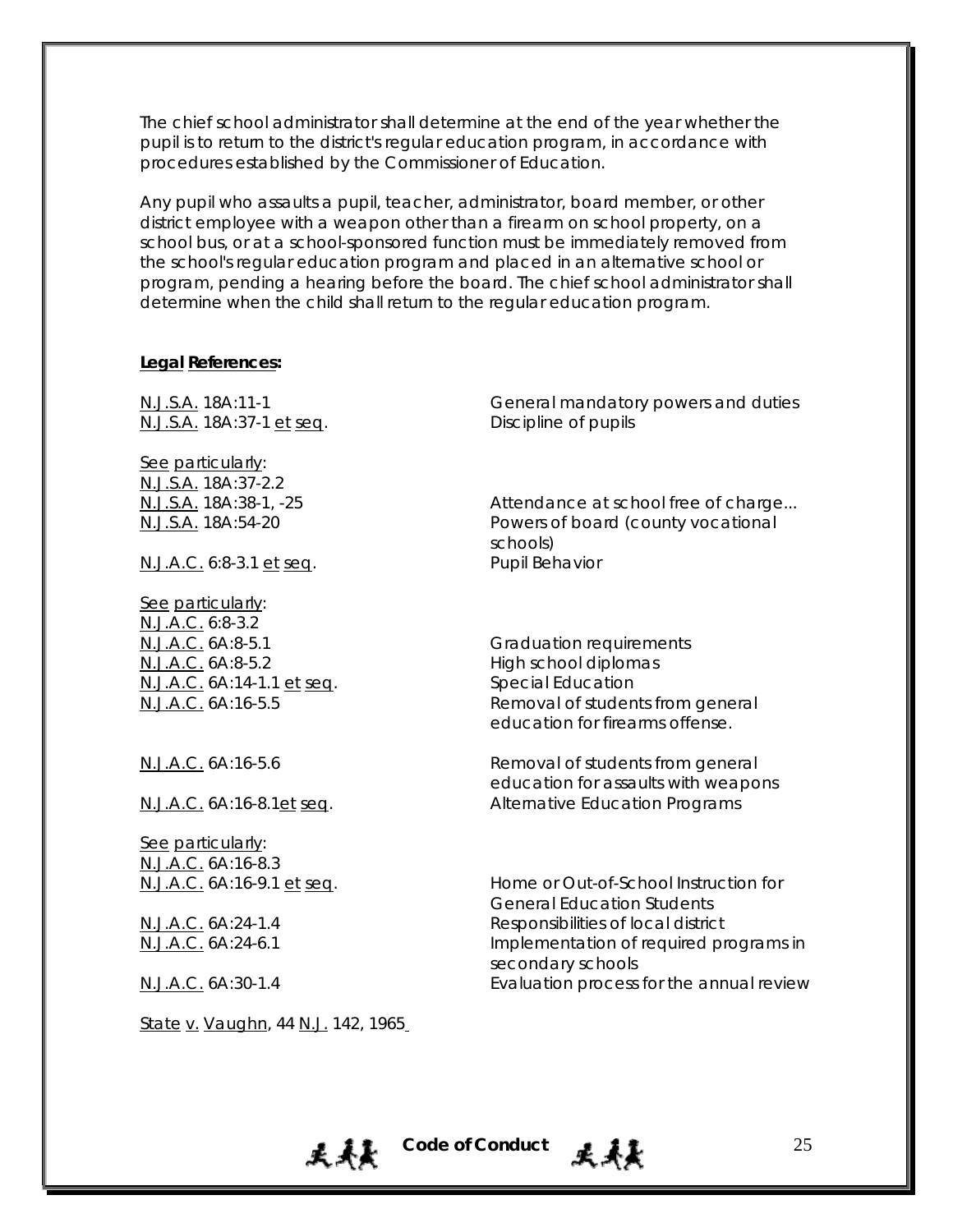### **CORRECTIVE MEASURES**

In the event that a school staff member refers a student to the principal or assistant principal for disciplinary action, the Discipline Referral Form shall be filled out and signed prior to any action being taken by the principal or assistant principal. The principal or assistant principal is responsible for completing the form and indicating in writing any disciplinary action which has been taken. Situations may also arise of an emergency or immediate nature where a principal or assistant principal will take disciplinary action prior to the completion of the Discipline Referral Form. In these cases, as a matter of record, a Discipline Referral Form shall be completed following the incident. Disciplinary action must be administered within a timely matter after the school staff's discovery of the disciplinary offense.

Weapons are prohibited on school property and at school-sponsored events.

A student's failure to comply with school rules and regulations may result in the school taking one or more of the following actions, in whatever order or manner the school deems appropriate:

**Alternative education programs –** Students in grades 9-12 may be referred to alternative education programs sponsored by the school system. Students who regularly exhibit behavior problems, and for whom the base school has utilized many interventions with little or no positive results, may be considered for admission. Alternative education programs may be located in separate facilities.

**Assigned tasks** – Assignment of student to complete special tasks at school may occur.

**Bus violations** - Students serving detentions for bus violations may not be allowed to ride the activity bus home. Parents are responsible for transportation.

**Confiscation of disruptive communication and entertainment devices** – Administration may take communication and entertainment devices that are disruptive to the learning environment. Confiscated devises must be picked up by parents unless other arrangements have been established by the administrator and parent.

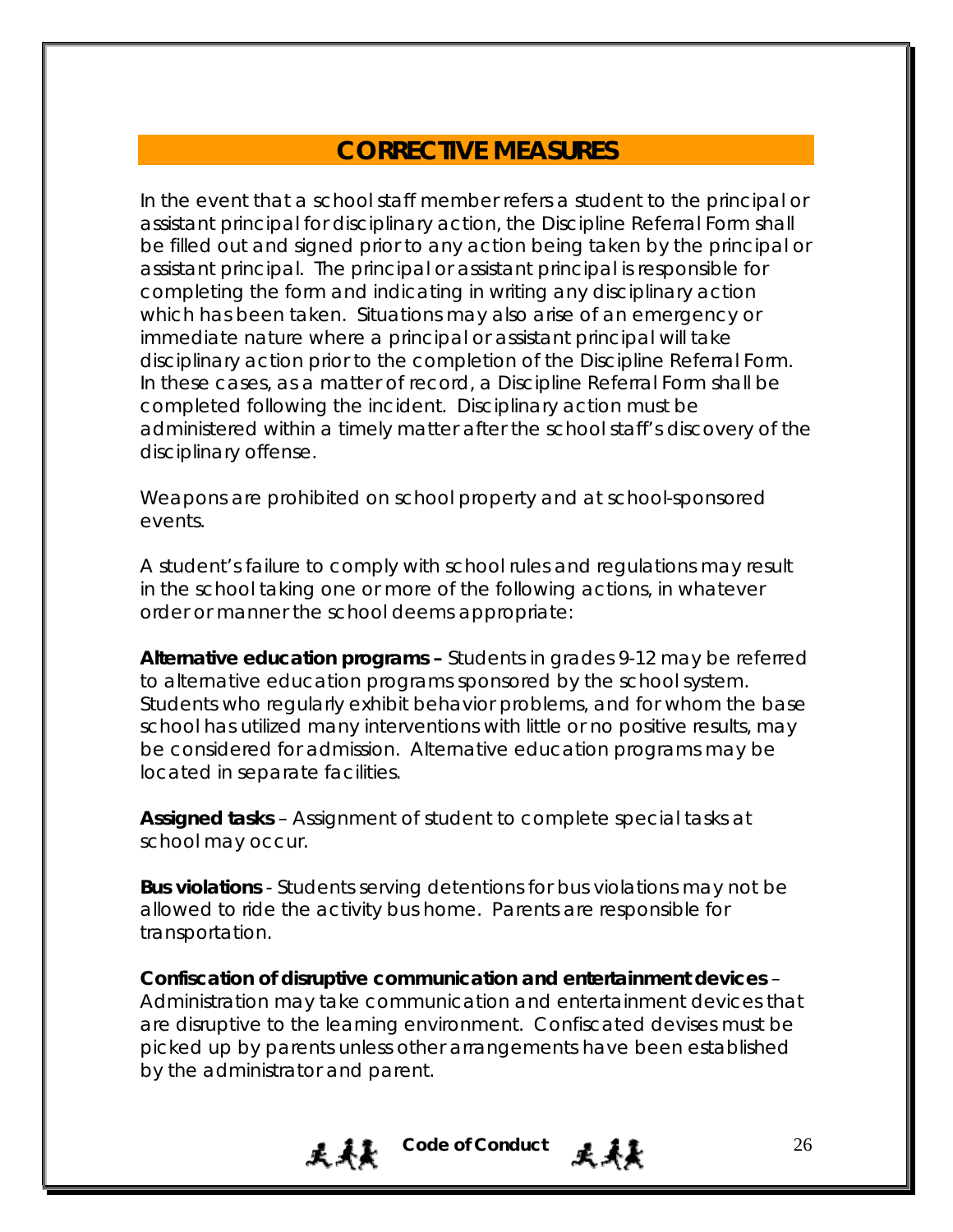**Counseling** – Counseling with a students by an administrator or other school staff member may be useful in bringing about a desired change of behavior.

**Detention** – Detention is held for a specified amount of time either before a student's first scheduled class, following the last scheduled class, or during lunch and recess. Parent(s) are responsible for providing transportation for detention. At schools where activity buses are provided, students may be permitted to ride the bus after detention with the principal's permission.

**Expulsion** – The Board of Education may deny a student attendance at school and school-related activities.

**In-school suspension (ISS)** - In-school suspension shall be considered an alternative disciplinary for selected cases. The parent shall be notified of the temporary change in the student's schedule and a specific reason for the removal will be provided. The school will provide instructional assignments for the student.

**Mediation** – The procedure is available in many schools to provide intervention and peaceful settlement of problems. Contact your local school for more information.

**Non-participation in school-sponsored Activities** – Restriction will be set for a fixed period of time or until certain specified requirements have been met. This corrective measure applies to all school-sponsored activities.

**Out-of-school suspension (OSS)** – A student may be suspended from school up to 365 days for serious disciplinary infractions. A student receiving out-of-school suspension for five days or more shall be placed on disciplinary probation for 90 calendar days. Further disciplinary infractions of any type may receive the maximum punishment for offense.

**Parent conference** – Parent conferences are held in an effort to clarify student behavior and to seek help and cooperation from the parent.

**Police/ court action** – A student's failure to comply with county or school regulations and/or requirements of law may result in legal/ court action. Offenses involving weapons, alcohol/drugs, intentional injury, and other serious violations shall be reported to the police or other appropriate authorities.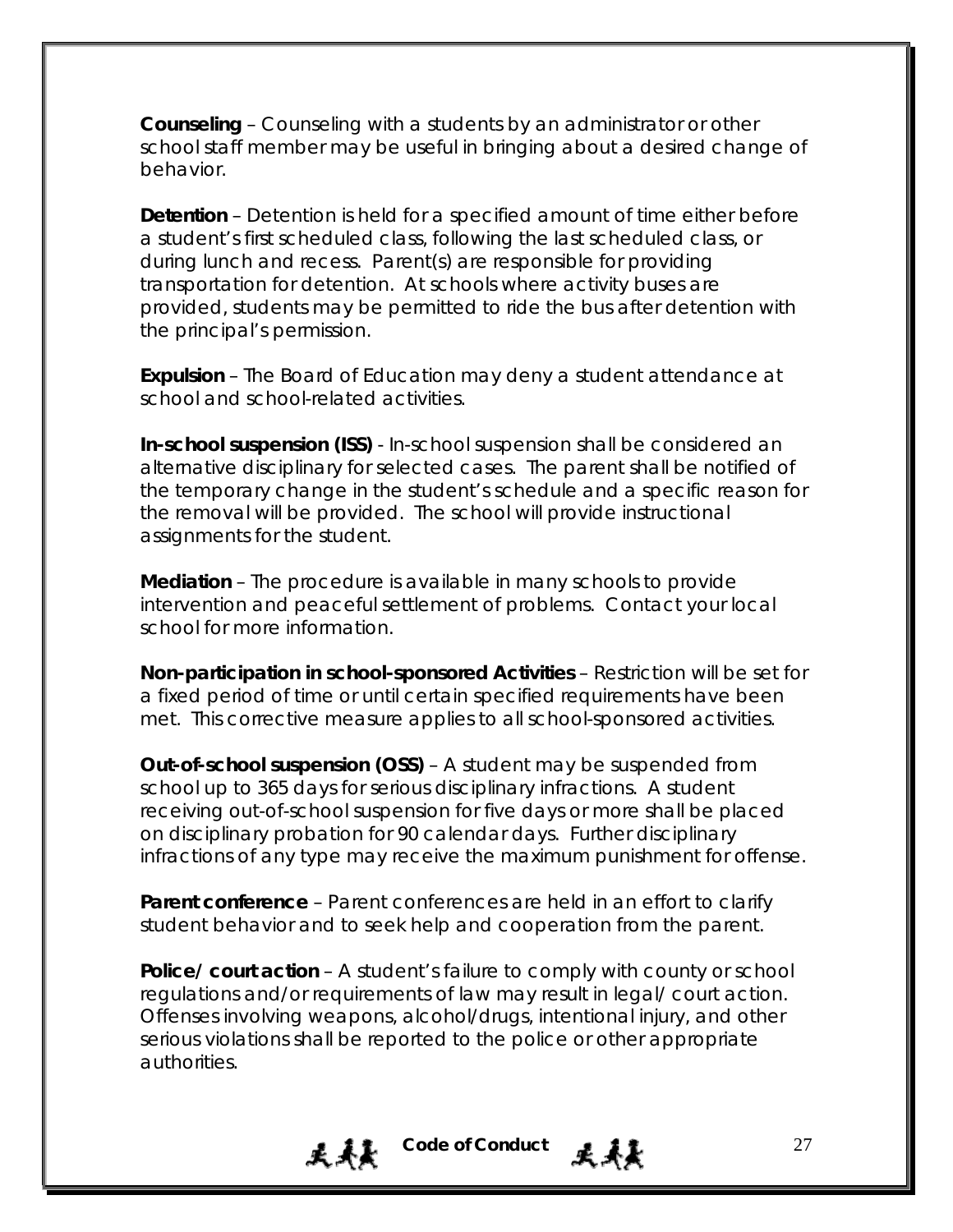**Restitution –** If a student willfully damages school property, the law allows schools to require parents to pay for damages.

**Saturday detention** – Saturday detention is held at Livingston High School. The parent shall be notified in advance of the extension of the student's schedule. Parent(s) are responsible for providing transportation for Saturday detention. The only exemption will be for religious obligations. If an exemption is granted, an alternative punishment will be determined by the administrator.

**School-community service projects** – Projects in and out of school may be assigned in lieu of other disciplinary action.

**Student assistance measures** – Various educational measures are available to assist students with substance abuse prevention.

**Warnings** – Warnings in the form of contracts, verbal or written understandings or agreements, and probation may be appropriate for some students.

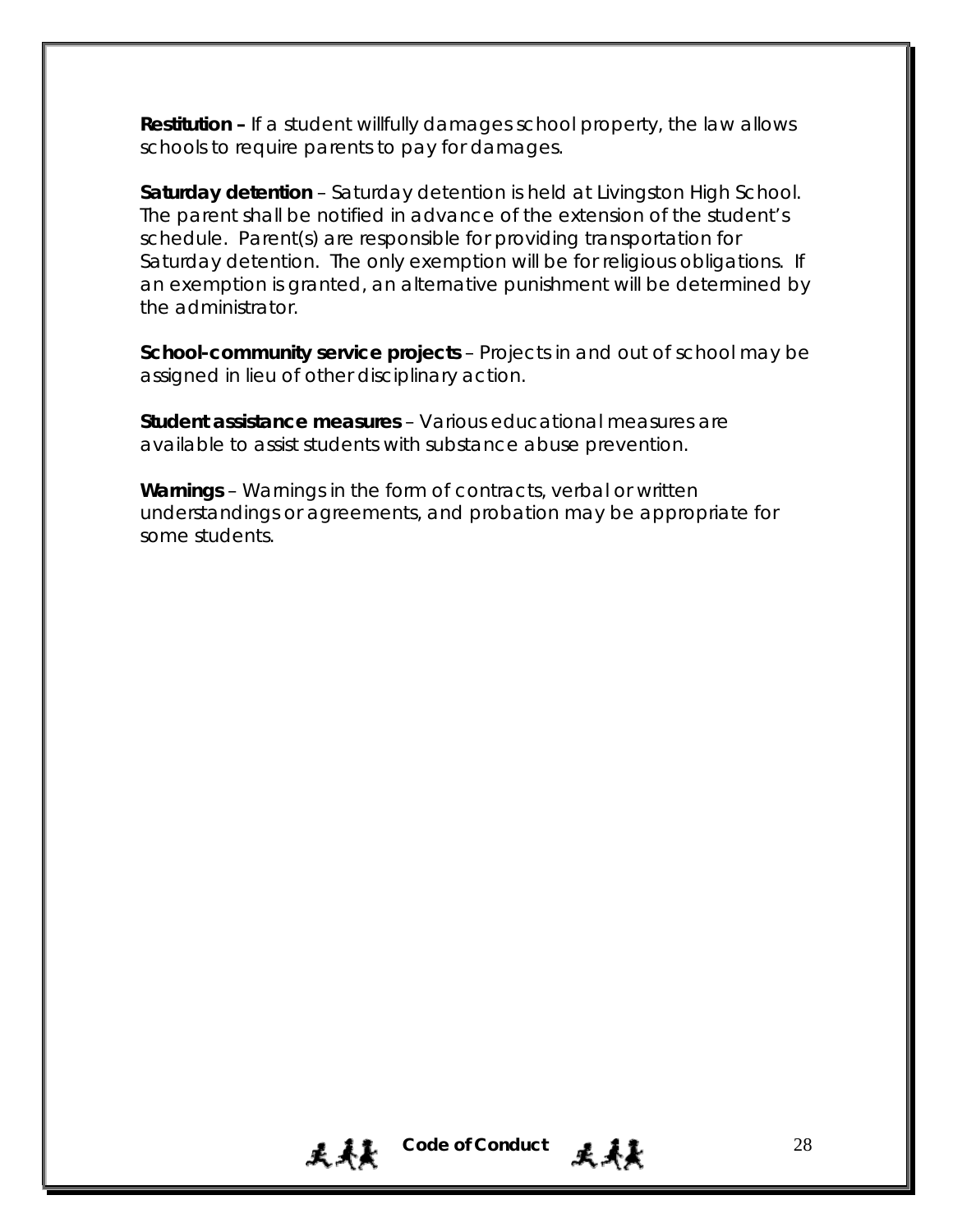### **SCHOOL CONFERENCE**

The Livingston Public Schools recognize the importance of clear channels of communication between the home and school. The primary link and first contact for discussing concerns and questions about a student is the classroom teacher and/or coach or advisor of co-curricular activities.

Whenever a school conference is requested or deemed appropriate, the following protocol will be followed:

- 1) The teacher and parent/guardian will meet for a conference.
- 2) If necessary, a second conference will be held with the assistant principal, supervisor, or principal, as well as the teacher and parent/guardian.
- 3) If the first two conferences do not produce satisfactory results, the parent/guardian can appeal through the appropriate channels of authority in the district.
- 4) When appropriate, the student may be involved in the conference, conferences, or appeal process.

天美 Code of Conduct 天美美 29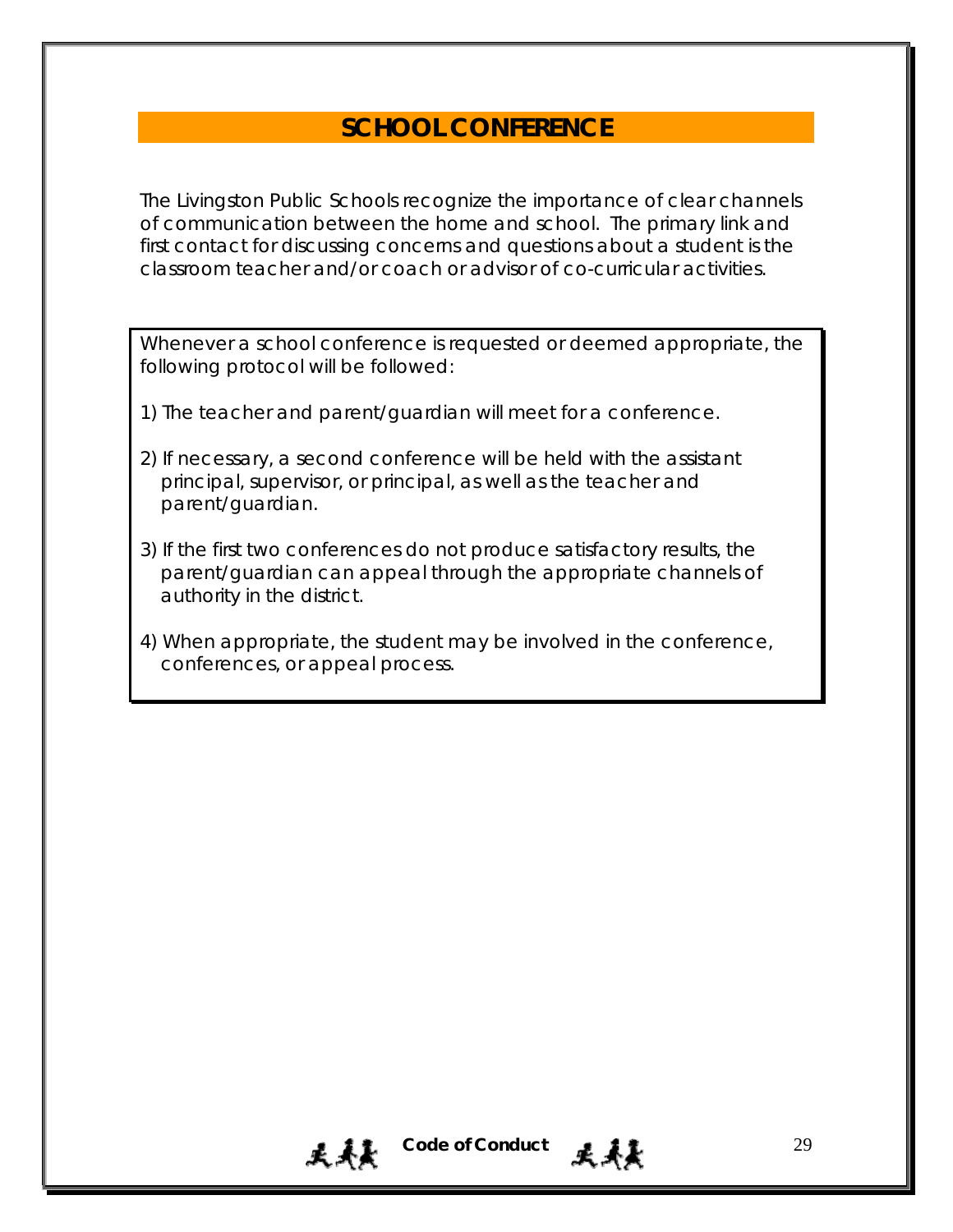### **SUSPENSION PROCEDURES**

### **DEFINITION:**

For the purposes of this policy, "suspension" means the temporary removal of a student from the regular instructional program. "Short term suspension" means a suspension of not more than ten days, and "long term suspension" means a suspension of more than ten days.

### **RATIONALE:**

No student otherwise eligible for attendance shall be removed from the instructional program to which he/she has been assigned unless that pupil has materially and substantially interfered with the maintenance of good order, or removal is necessary to protect the student's physical safety or emotional well-being.

### **PROCEDURE:**

A school administrator may suspend a student from school for misconduct which includes, but is not limited to, violations herein stated in the Student Code of Conduct. The administrator will give the student notice of the charge(s) against the student, and an account of information known to school personnel about the event(s) in question; the student will be given the opportunity to present his/her version of the events. When a suspension is imposed, the school administrator or appointed designee will make all reasonable efforts to contact the student's parent/guardian to inform them of the reason for the suspension, the length of suspension (as determined by the administrator), and any arrangements for transportation home, if necessary.

Students who are suspended are not allowed on school property (including buses), or at any school-related activities for the duration of the suspension. Suspended students who trespass on school property or school-related activities are subject to further corrective action.

In cases of short-term suspension (ten days or less), the parent/guardian may make arrangements with the school to provide any missed work for the student. In cases of a long-term suspension (more than ten days), the administrator shall provide for home-based instruction after the fifth day of suspension, or be assigned, on the recommendation of the Superintendent, to an alternative educational program (AEP).

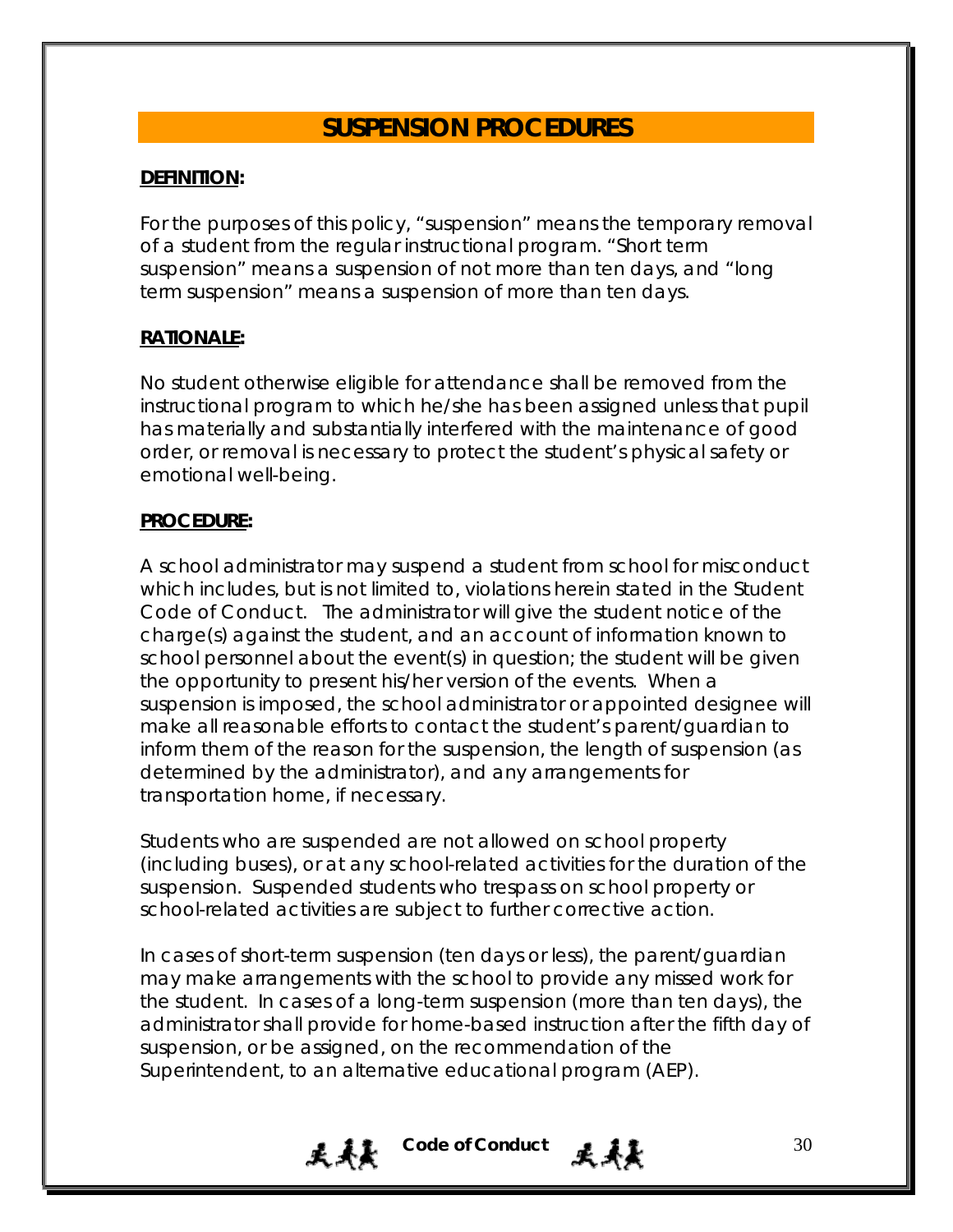### **APPEALS**:

Upon notification of a suspension, a parent/guardian or adult student may provide notice of an appeal of the action. In the case of an appeal request, the student shall be allowed to attend school until the case is heard, and a decision is made, unless the school administrator determines that the continued presence of the student creates a threat, safety, or welfare of the persons/property of the school, or may pose a disruption to the school environment. The appeal will be heard by the principal of the school, who will review the findings regarding the event in question and make a decision to uphold, remove, or modify the suspension. Should a parent/guardian/adult student appeal beyond the building level, the appeal process shall then progress to the Assistant Superintendent, then to the Superintendent. The decision of the Superintendent shall be final.

### **SPECIALIZED OCCURRENCES WARRANTING SUSPENSION:**

Any student convicted or found to be delinquent for possessing a firearm on school property, on a school bus, or at a school-sponsored function or committing a crime while possessing a firearm shall be immediately removed from the school's regular educational program for a period of not less than one calendar year and placed in an alternative education school or program pending a hearing before the Board of Education to remove the student (in accordance with Policy No. 5611).

Any student who commits an assault, as defined pursuant to N.J.S.A. 2C:12-1, upon a student, teacher, administrator, Board member, or other school district employee, with a weapon other than a firearm on school property, on a school bus, or at a school-sponsored function must be immediately removed from the school's regular education program and placed in an alternative education school or program, pending a hearing before the Board of Education.

Any student who commits an assault, as defined pursuant to N.J.S.A. 2C 12-1, upon a teacher, administrator, Board member, or other school district employee, acting in the performance of his duties in a situation where his authority to so act is apparent, or as a result of the victim's relationship to an institution of public education in New Jersey, not involving the use of a weapon or firearm, shall be immediately suspended from school consistent with procedural due process pending suspension or expulsion hearings before the Board.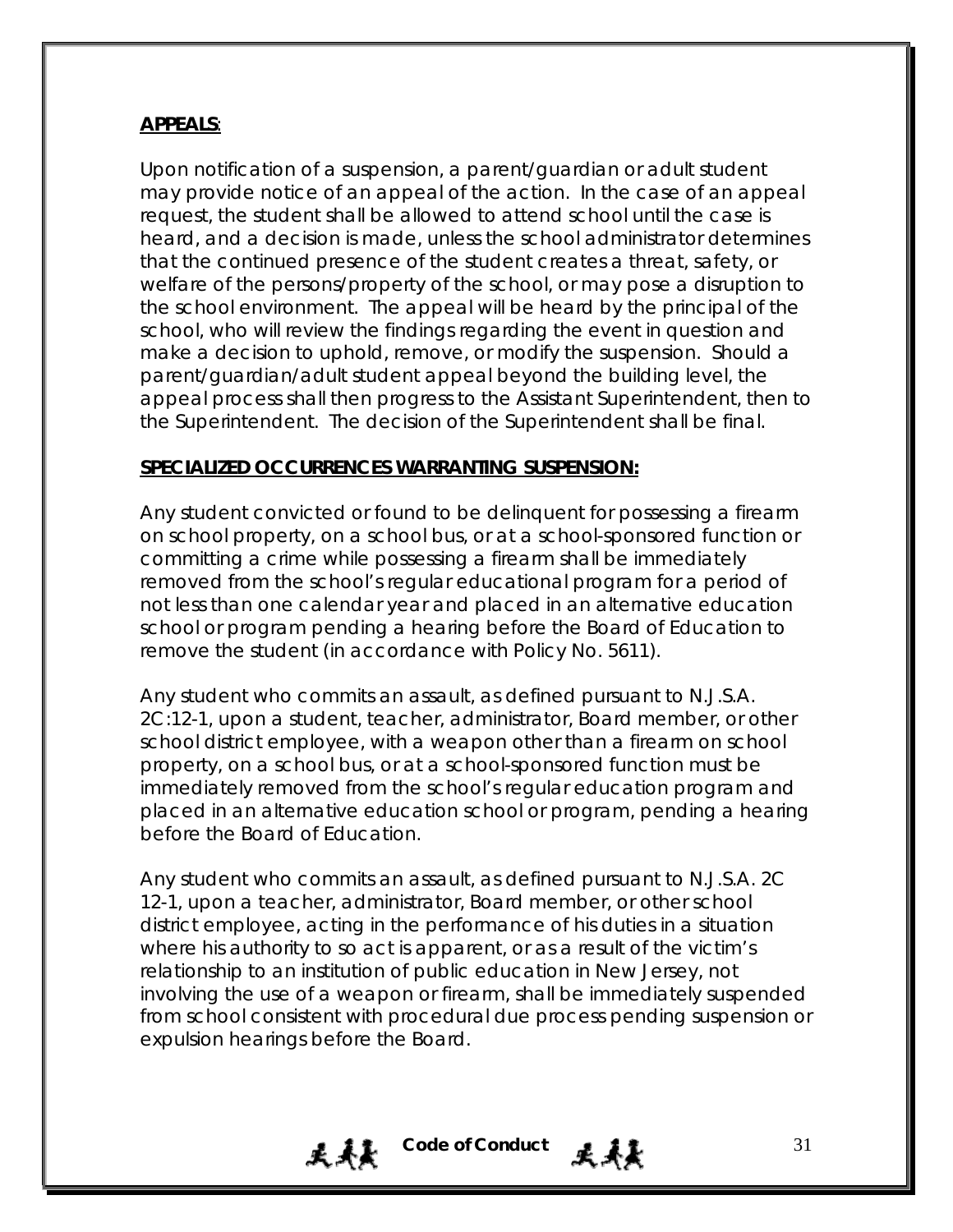#### **REINSTATEMENT**:

A suspended student may be reinstated:

- 1. By the Principal within ten days of the suspension.
- 2. By the Superintendent at any time before the second meeting of the Board following the suspension.
- 3. By the Board of Education at the first meeting following the suspension. (Exception, no student suspended for reasons of assault upon a person in authority may be reinstated before the Board has held a hearing which must be scheduled within twenty-one calendar days of the suspension. The Board in this case will consider that student's expulsion from school. At its second regular meeting after the suspension and thereafter, the Board alone may reinstate the student or continue the suspension.

### **STUDENTS WITH DISABILITIES:**

Students in accordance with IDEIA shall be suspended when necessary in accordance with IDEIA.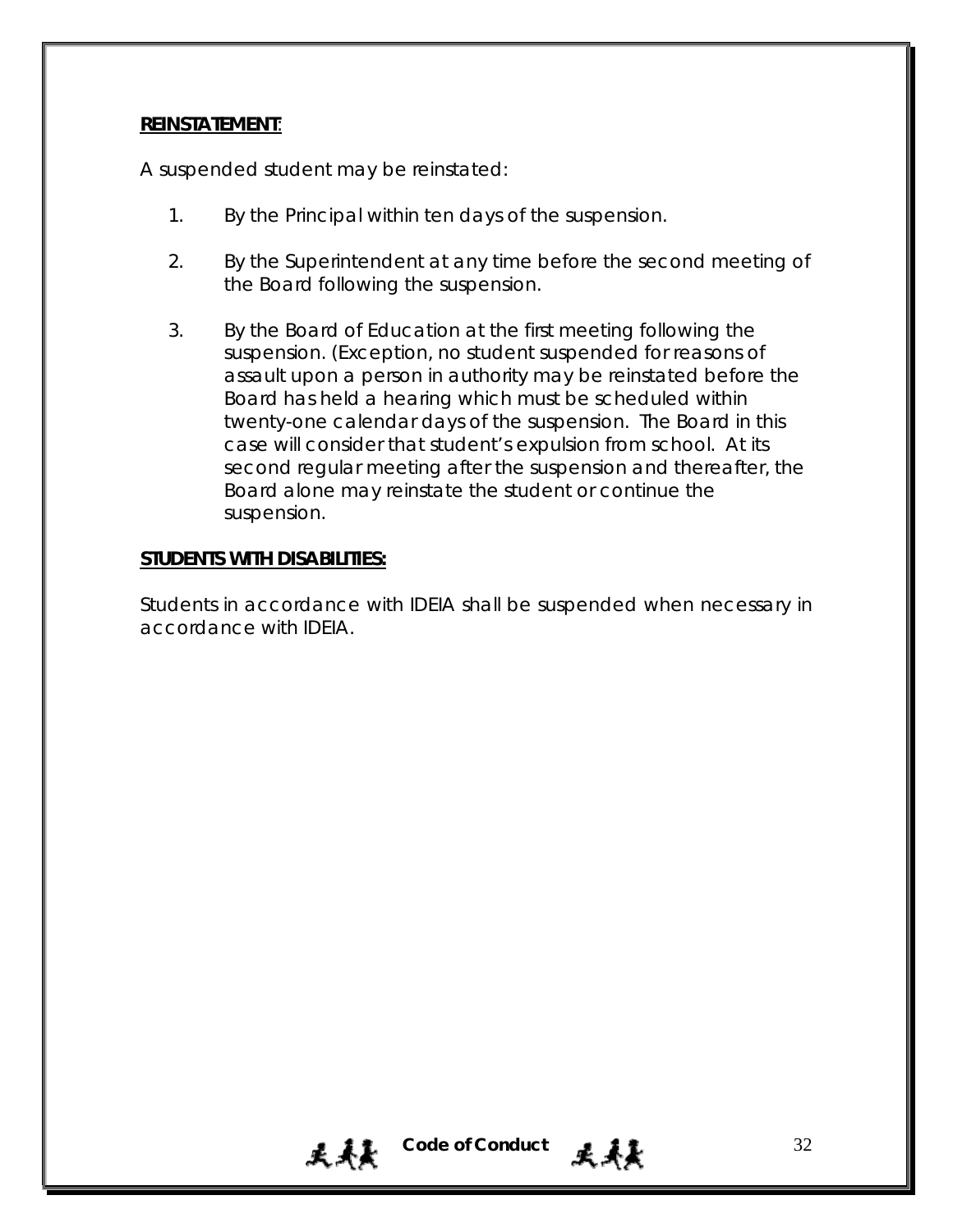### **EXPULSION PROCEDURES**

The Board will consider expulsion only if:

- A. The Superintendent with his/her staff have exhausted all means to correct the misconduct and reviewed the alternatives to expulsion.
- B. The nature of the single act presents such a clear possibility of danger to others that immediate definitive action is indicated.
- C. The parents/guardians of the pupil have been interviewed and advised of the reasons why expulsion is being considered, or the rights of the pupil to a full hearing which will afford him/her procedural due process, and the right of parents/guardians to appeal to the Superintendent.

The child shall remain out of the school until either:

- A. An appeal made to the Superintendent is decided in the child's favor; or
- B. The appeal (if made) has been denied and the Board has met to hear the Superintendent's recommendations

If the Board determines that the charges, if true, may warrant expulsion, the Board will set a date for the hearing. The Board Attorney will arrange for the giving of legal notice to all parties concerned for the preparation and presentation of evidence in support of the charges at the hearing.

The pupil must receive:

- A. Notification of the charges
- B. The names of the adverse witnesses
- C. Copies of the statements and affidavits of those adverse witnesses
- D. The opportunity to be heard in his/her own defense
- E. The opportunity to present witnesses and evidence in her/her own defense
- F. The opportunity to cross-examine adverse witnesses
- G. The opportunity to be represented by counsel

Juvenile authorities and law enforcement agencies shall be notified or consulted if necessary.

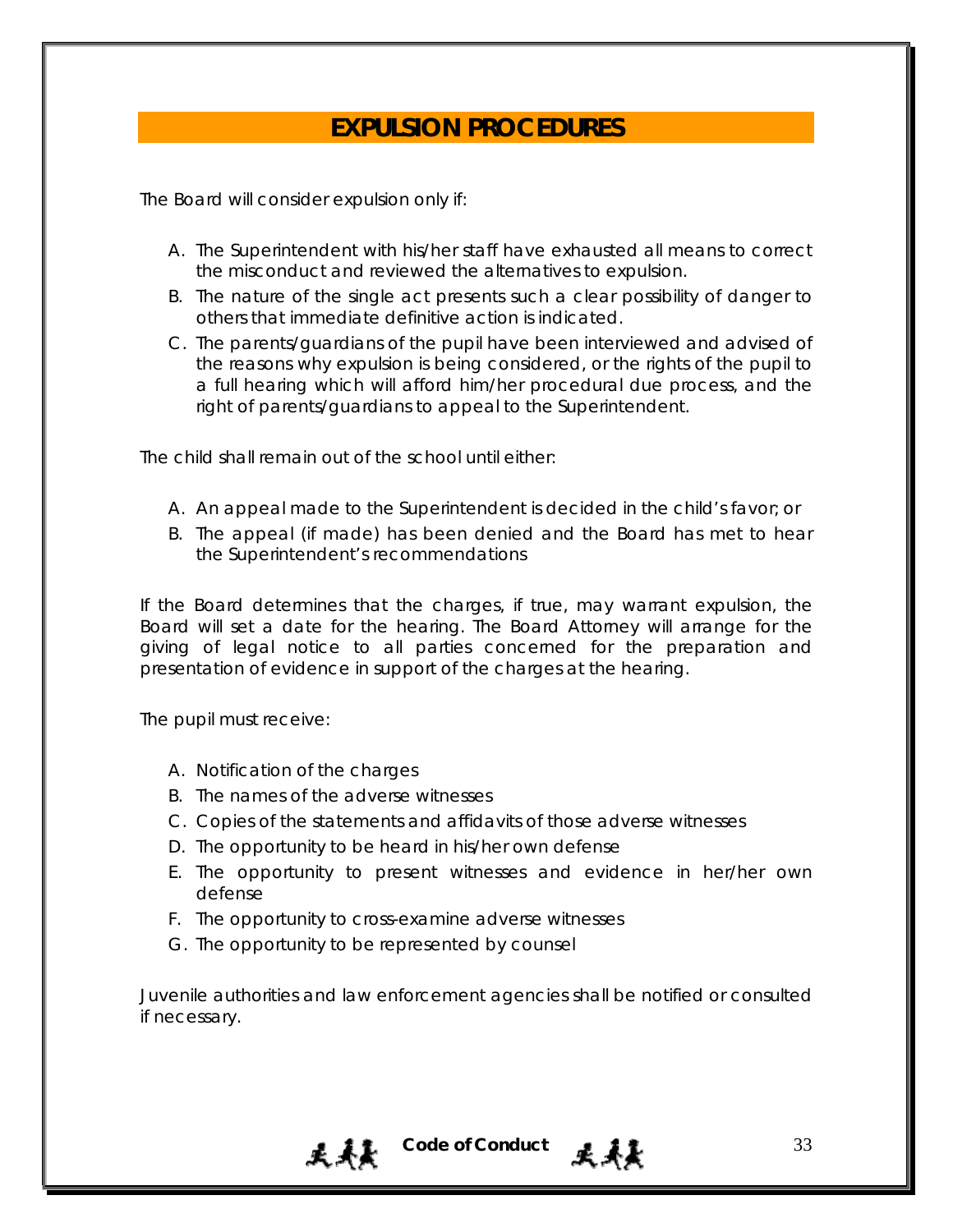### **APPEAL PROCEDURE**

Appeals on issues related to the Code of Conduct should be completed in accordance with the following procedures.

**First Appeal** - written appeal to the principal (or a committee designated by the principal to make accommodations) within three days of incident/notification.

**Second Appeal** - written appeal to a Central Office administrator within one week of decision.

**Third Appeal** - written appeal to the Superintendent within one week of a second level decision.

**Final Appeal** - written appeal to the Board of Education.

### **ATTENDANCE PROCEDURE**

#### **Principal Conference**

 Students who accumulate a total of 10 absences/tardies/early dismissals shall require a principal conference for re-admission.

#### **Superintendent Conference**

 Students who accumulate a total of 15 absences/tardies/early dismissals shall require a Superintendent conference for re-admission.

### **Legal Proceedings**

 Students who accumulate a total of 18 absences/tardies/early dismissals shall be referred to the court system.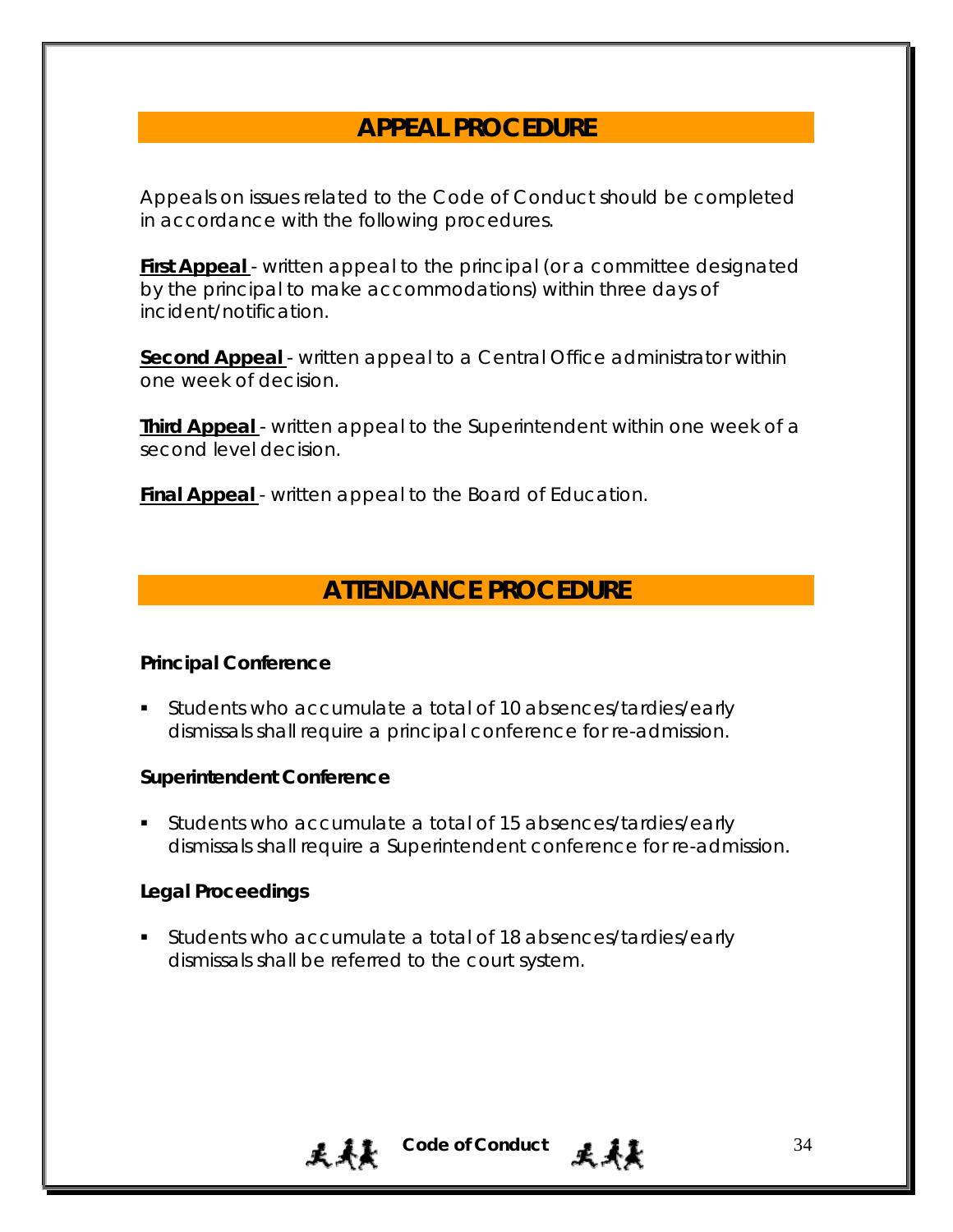### **DISCIPLINE CODE**

The Livingston Public Schools believe in a preventative approach to irresponsible behavior. If students are denied their opportunities to learn as a result of irresponsible behavior, the teacher, the principal and/or other appropriate educational staff members shall determine the proper corrective measure. The rules and regulations of the *Code of Conduct* are intended to guide students' behavior in the school buildings, on school buses, to and from school, and during participation in any activity sponsored by the Livingston Public Schools.

### **As set forth in the Code of Conduct, behavior currently viewed as just cause for disciplinary action shall include but not be limited to any one of the following violations:**

- Accumulated offenses
- Academic dishonesty, to include cheating, plagiarisms, forgery, and unethical computer use
- Any threat or attempt to bomb, to burn or to destroy in any manner a school building, school property, or property of school personnel
- Assault and Battery
- Battery of a Teacher
- Bullying
- Chronic failure to be prepared for class
- Conduct dangerous to the physical well-being of others
- Cult, Occult, and Ritualistic Activities
- **Discrimination**
- **Dishonesty**
- Disrespect and/or disobedience to teachers or any other staff members
- Extortion, harassment or intimidation
- Failure to report to assigned classes while in the school building unless excused by a school official
- Failure to report weapons
- Failure to report other violations
- Fighting
- Gambling
- Gang activity or expressions of gang membership
- Group assault
- Hazing
- Horseplay
- Improper use of cars/ vehicles
- Inciting to riot or to fight
- Physical or verbal assault
- Possession/ control of communication devices
- Possession of laser pointer/ devices
- **Possession, display, production, or** distribution of indecent materials
- **Possession, distribution, or use of** weapons, look-alike weapons, or other harmful objects
- **Possession, distribution, use, or being** under the influence of drugs, alcohol, or anything that resembles drugs or alcohol
- **Possession of electronic entertainment** devices
- Possession of glass/ breakable containers
- Profanity, or obscene language or conduct
- **Sexual harassment**
- Sexual misconduct
- Smoking or possession of tobacco products, lighters or matches on school buses, in the school building, on school property, or to and from school
- Standing by as others violate rules
- Tardiness and/or truancy
- Technology misuse
- Theft
- Threatening and/or abusive language
- Trespassing
- Unauthorized sales or distributions
- Use of profanity
- Vandalism



**表示** Code of Conduct **表示** 35

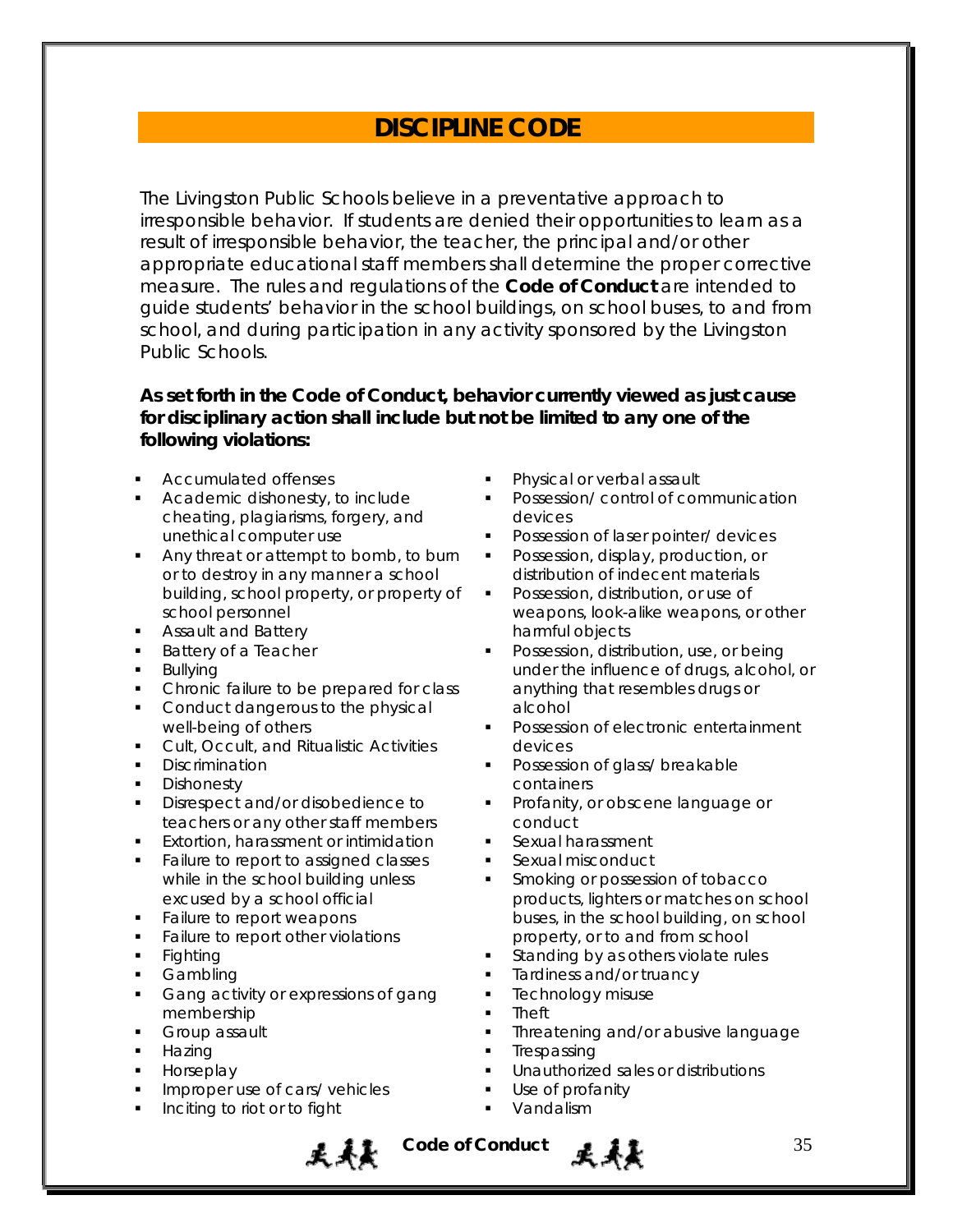- Inappropriate student dress
- Indecent exposure
- Insubordination
- **Leaving school grounds without** permission
- Littering
- Offenses off school grounds
- **Violation of fire regulations to include** lighting matches, false fire report, arson, or the lighting of any flame not a part of classroom instruction
- **Violation of School Board policy or** school regulations
- **Willful disruption of any classroom or** school activity

**Preventative and/or corrective measures currently available to school administrators include but are not limited to the following, and may be utilized in whatever order or manner deemed appropriate:** 

- **Alternative Education Program**
- **Confiscation of disruptive** communication and entertainment devices
- Counseling
- **Court Action**
- **Detention**
- **Expulsion**
- **In-School Suspension (ISS)**
- **Mediation**
- Out-of-School Suspension (OSS)
- **Parent Conference**
- Restitution
- **Saturday Detention**
- **School/Community Service Projects**
- **Student Assistance Measures**
- Suspension of Student Privileges
- **Tasks Assigned by Administration**
- Time-out

### **L.B.O.E. Policy References**

| Suspension and Expulsion                        | #5114    |
|-------------------------------------------------|----------|
| <b>Remotely Activated Communication Devices</b> | #5516    |
| Harassment                                      | #5512.01 |
| Substance Abuse                                 | #5530    |
| Code of Conduct                                 | #5610    |
| Acceptable Use of Computer Network              | #2361    |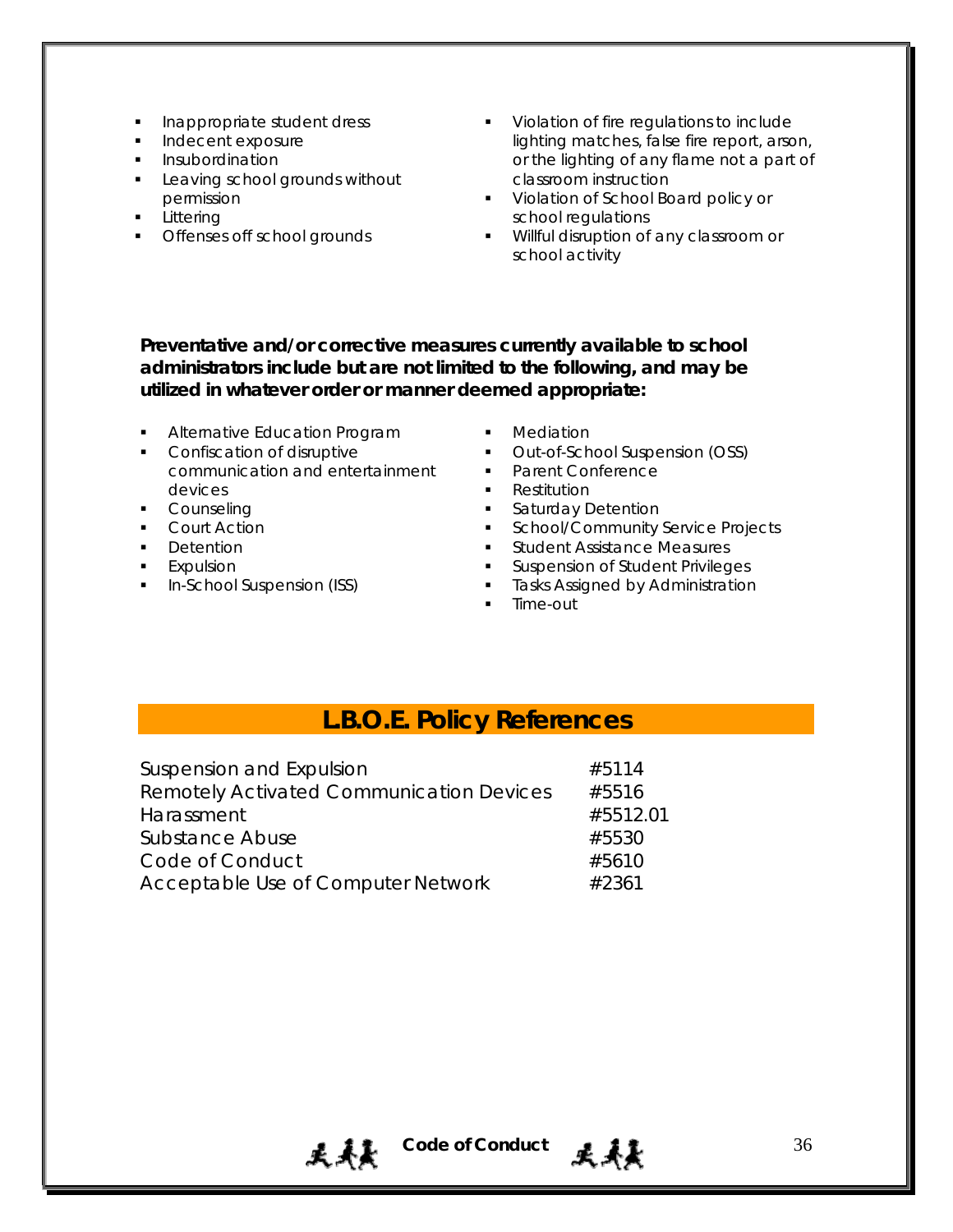

The Code of Conduct was designed to ensure a positive, safe, orderly and non-threatening learning environment. Everyone in the school and community deserves to be treated with fairness, respect, and civility. It is our duty as a community to develop our children's understanding of their role in maintaining an atmosphere that supports the health, safety, and welfare of everyone.

We are all proud of our school and community and this pride must continue to be instilled in our youth for they are our future. In that vein, it is essential that everyone accept the responsibility to reinforce good citizenship.

Schools and communities are most effective when they work in unison. Your support and assistance in promoting and enforcing the Code of Conduct is essential to our success.

We respectfully request that you review and discuss this Code of Conduct with your family.

I acknowledge that I have received and read the district Code of Conduct.

| Parent/guardian |                        | <b>Date</b> |    |
|-----------------|------------------------|-------------|----|
| <b>Student</b>  |                        | <b>Date</b> |    |
| 4 A E           | <b>Code of Conduct</b> | 4 A L       | 37 |